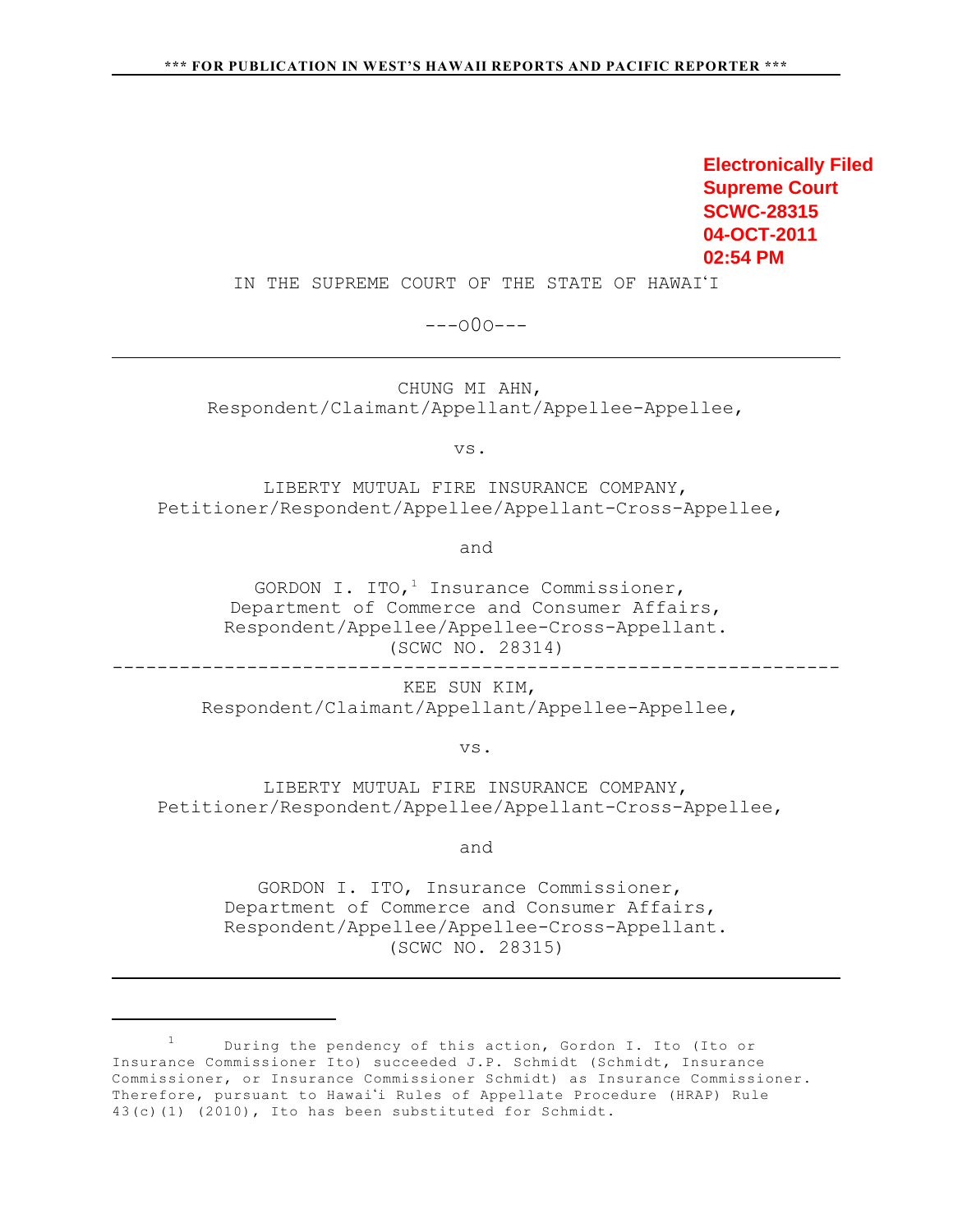# CERTIORARI TO THE INTERMEDIATE COURT OF APPEALS (ICA NO. 28314 (CIV. N0. 05-1-2265) and ICA NO. 28315 (CIV. NO. 06-1-0994))

#### OCTOBER 4, 2011

NAKAYAMA, ACTING C.J., ACOBA, DUFFY, AND MCKENNA, JJ., AND CIRCUIT JUDGE CHANG, IN PLACE OF RECKTENWALD, C.J., RECUSED

OPINION OF THE COURT BY MCKENNA, J.

#### **I. SUMMARY**

In Wilson v. AIG Hawaii Ins. Co., 89 Hawai'i 45, 50-51, 968 P.2d 647, 652-53 (1998), we held that unless an insurer's nonpayment of personal injury protection (PIP) benefits<sup>2</sup> jeopardizes an insured's ability to reach the minimum amount of medical expenses required to file a tort lawsuit,  $3$  insureds are not "real parties in interest" allowed to pursue lawsuits seeking payment of PIP benefits to providers. Although a statute expressly gave insureds the right to seek court review of PIP denials, we concluded that insureds do not have legal rights under

 $P$  PIP benefits are currently defined by Hawai'i Revised Statutes (HRS) § 431:10C-103.5, and generally refer to expenses for treatment of physical and psychological injuries caused by motor vehicle accidents. The underlying facts in Wilson occurred before the Legislature's 1997 overhaul of the no-fault law, in which the Legislature removed PIP benefits from the definition of no-fault benefits under HRS § 431:10C-103(10)(A), and created the new section HRS § 431:10C-103.5. See generally 1997 Haw. Sess. Laws Act 251, SS 2 and 13 at 520-25; see Wilson, 89 Hawai'i at 48-49, 968 P.2d. 650-51, for the prior definition of "no-fault benefits," which also included wage loss and other benefits. The terms PIP benefits and no-fault benefits are used interchangeably in this opinion.

This amount, which changes, is commonly referred to as the "tort threshold."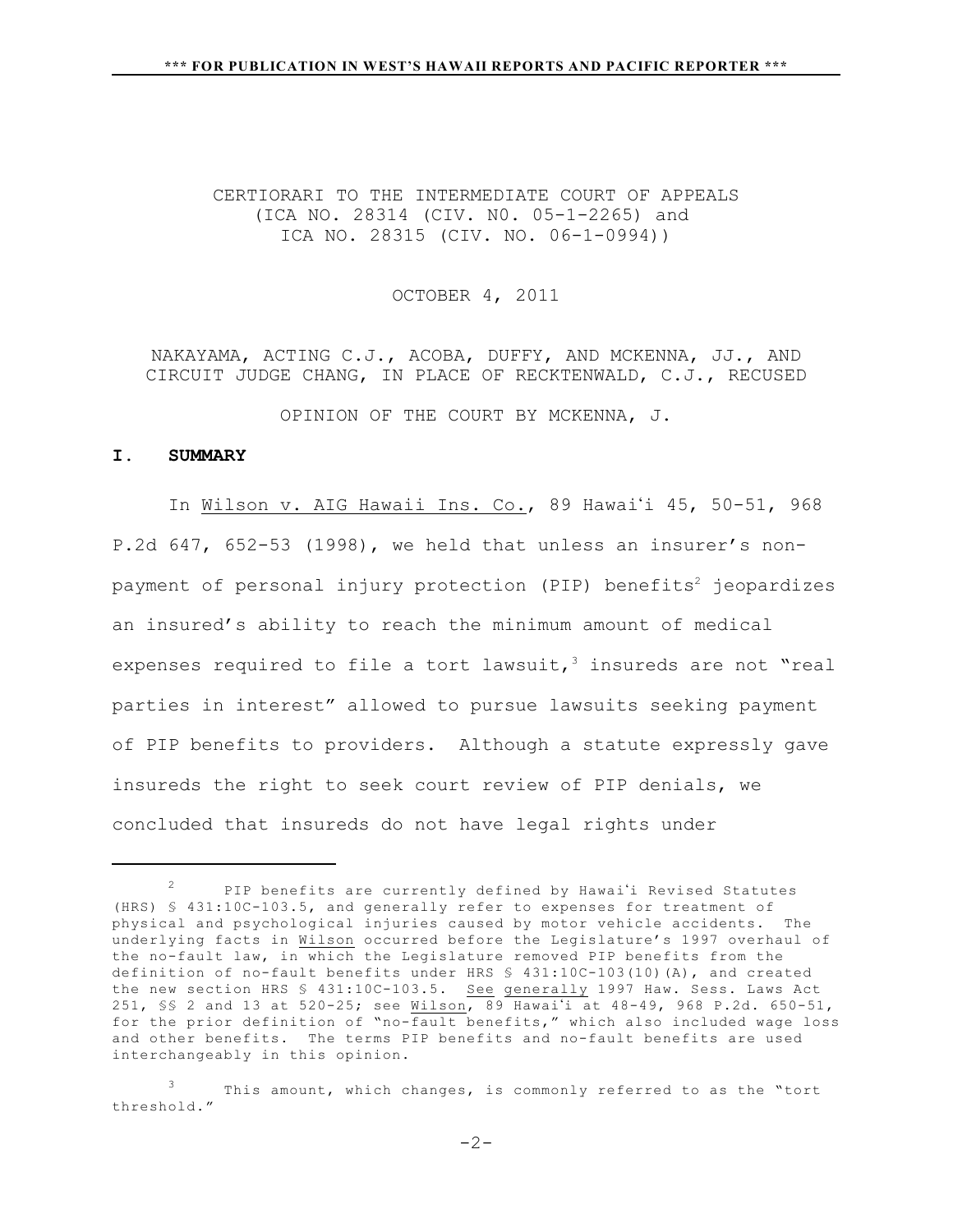substantive law to enforce payment of PIP benefits to providers See 89 Hawai'i at 48, 968 P.2d at 650. We also stated that "preservation of the integrity of the therapeutic relationship between physician and patient" was merely an "altruistic concern," because PIP benefit laws insulated an insured from the billing and payment process. 89 Hawai'i at 50, 968 P.2d at 652.

Due to developments after Wilson, "cogent reasons and inescapable logic" compel us to overrule its holding, and we now hold that insureds are real parties in interest in actions against insurers regarding PIP benefits.

### **II. BACKGROUND OF THE LAW**

An explanation of Wilson and its progeny, as well as of Act 198 of 2006, is provided for a better understanding of our analysis.

## **A. Wilson and Its Progeny**

# **1. Wilson v. AIG Hawaii Ins. Co.**

In Wilson, AIG Hawaii Insurance Company (AIG) denied a nofault claim for surgical treatment based on a peer review organization (PRO) report concluding the treatment was neither appropriate nor reasonable. 89 Hawai'i at 46, 968 P.2d at 648. Wilson brought suit in the District Court of the First Circuit (district court) based on the then existing PRO statute, HRS §

$$
-3-
$$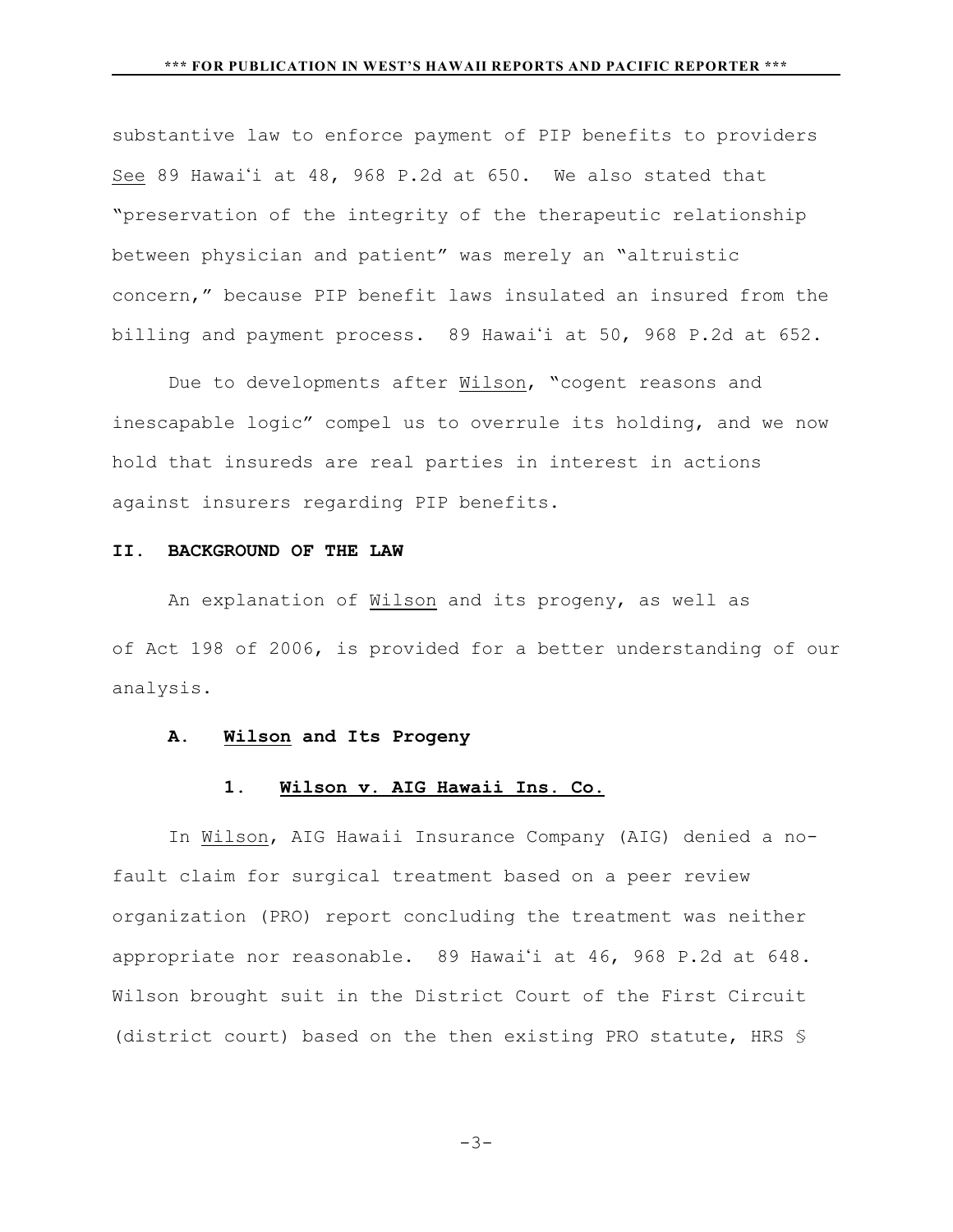$431:10C-308.6(f)$ , which expressly provided that "any insured or provider may . . . seek an administrative hearing, arbitration, or court review of a denial of no-fault benefits based, in whole or in part, upon a peer review organization determination." Id. (some emphasis in original).

Despite the statute, AIG moved for summary judgment based on arguments that (1) Wilson lacked standing to pursue payment of medical bills to her provider; and (2) that the controversy was moot because there was no effective remedy because Wilson bore no liability under the law for payment of the provider's services. See id.

We acknowledged that HRS § 431:10C-308.6(f) expressly gave Wilson the right to seek court review of AIG's denial of PIP benefits, but noted her admission that she was "effectively bringing the action for the benefit of her primary treating physician." 89 Hawai'i at 48, 968 P.2d at 650. We agreed with the ICA that the issue was not whether Wilson had standing, but whether she was a real party in interest pursuant to District

<sup>4</sup> HRS § 431:10C-308.6(f) provided, in pertinent part: (f) An insurer, provider, or insured may request a reconsideration by the peer review organization of its initial determination  $\ldots$  . Any insured or provider  $\texttt{may}$ , in addition to or in lieu of reconsideration, seek an administrative hearing, arbitration, or court review of a denial of no-fault benefits based, in whole or in part, upon a peer review organization determination.

<sup>(</sup>Emphasis added). HRS § 431:10C-308.6 was repealed in 1998. See 1997 Haw. Sess. Laws Act 251, § 59 at 551. The PRO system was repealed because it had "become expensive and time consuming," and had "resulted in litigation between insureds and their insurance companies." See H. Stand. Comm. Rep. No. 250, in 1997 House Journal, at 1211.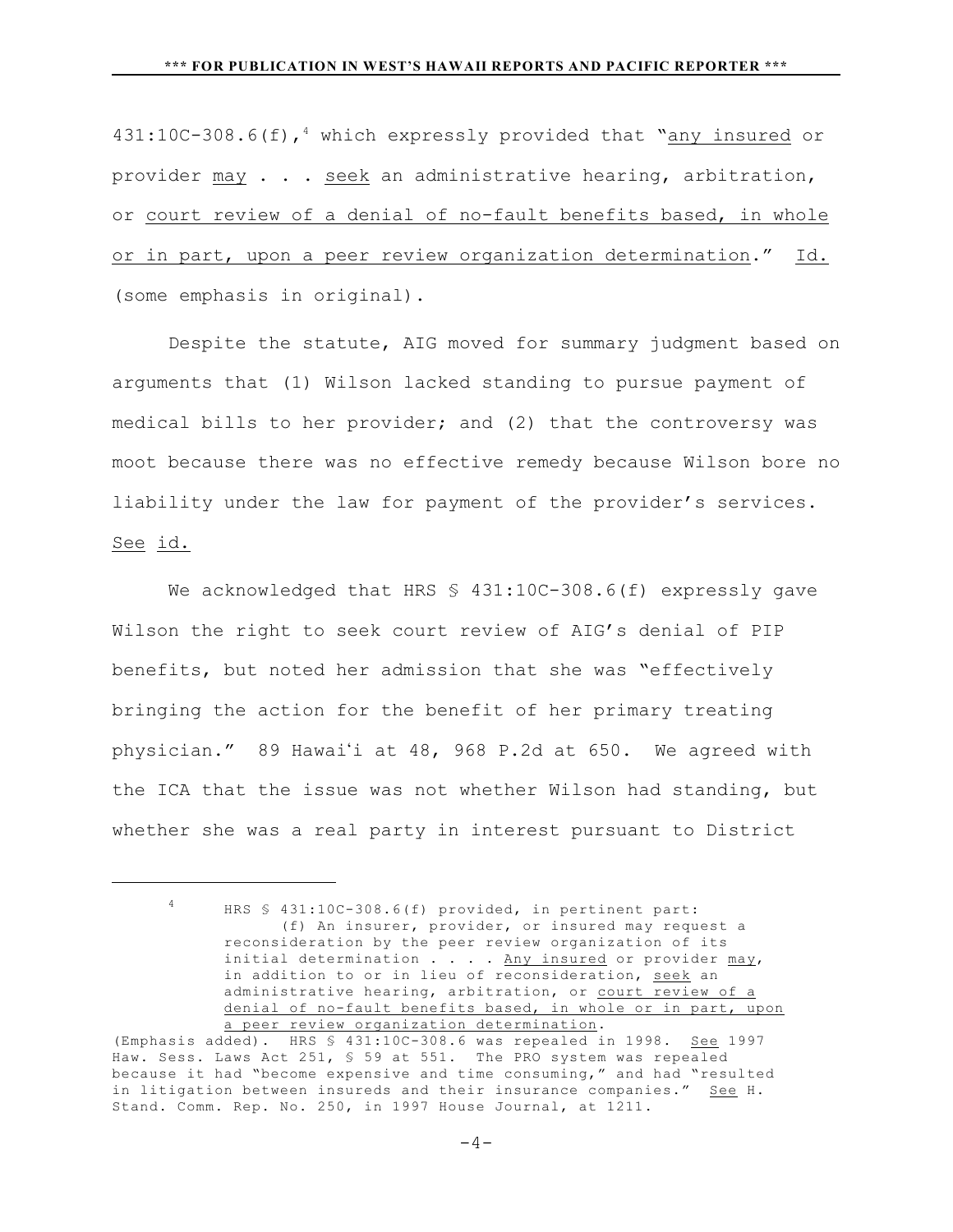Court Rules of Civil Procedure (DCRCP) Rule  $17$ (a). $^5$  89 Hawai'i at 47-48, 968 P.2d at 649-50.

DCRCP Rule 17(a) provided then, as it does now:

**(a) Real Party in Interest.** Every action shall be prosecuted in the name of the real party in interest; except that  $(1)$  . . . a party authorized by statute may sue in such party's own name without joining with such party the party for whose benefit the action is brought[.]

Because HRS § 431:10C-308.6(f) expressly gave Wilson the right to pursue court action, based on the clear language of DCRCP Rule 17(a), the ICA had deemed Wilson a real party in interest.<sup>6</sup>

Despite the language of DCRCP Rule 17(a), however, we stated that the inquiry could not end there. See 89 Hawai'i at  $48$ ,  $968$ P.2d at 650. We stated, "to qualify as a real party in interest, a party must also have a legal right under substantive law to enforce the claim in question." Id.

We then discussed HRS  $\S$ \$ 431:10C-304(1)(A) and (1)(B),<sup>7</sup>

 $5$  In discussing "real party in interest" analysis, we referred to the ICA's decision in Lagondino v. Maldonado, 7 Haw. App. 591, 789 P.2d 1129  $(1990)$ . See Wilson,  $89$  Hawai'i at  $47-48$ ,  $968$  P.2d at  $649-50$ .

Wilson v. AIG Haw. Ins. Co., No. 20349, slip op. (App. Oct. 16, 1997) (depublished by Wilson, 89 Hawai'i at 51, 968 P.2d at 653).

When suit was commenced in Wilson, HRS \$\$ 431:10C-304(1)(A) and (1)(B) read as follows:

**Obligation to pay no-fault benefits.** Every no-fault insurer shall provide no-fault benefits for accidental harm as follows:

<sup>(1)</sup> Except as otherwise provided in section 431:10C-305(d):

 <sup>(</sup>A) In the case of injury arising out of a motor vehicle accident, the insurer shall pay, without regard to fault, to the following persons who sustain accidental harm as a result of the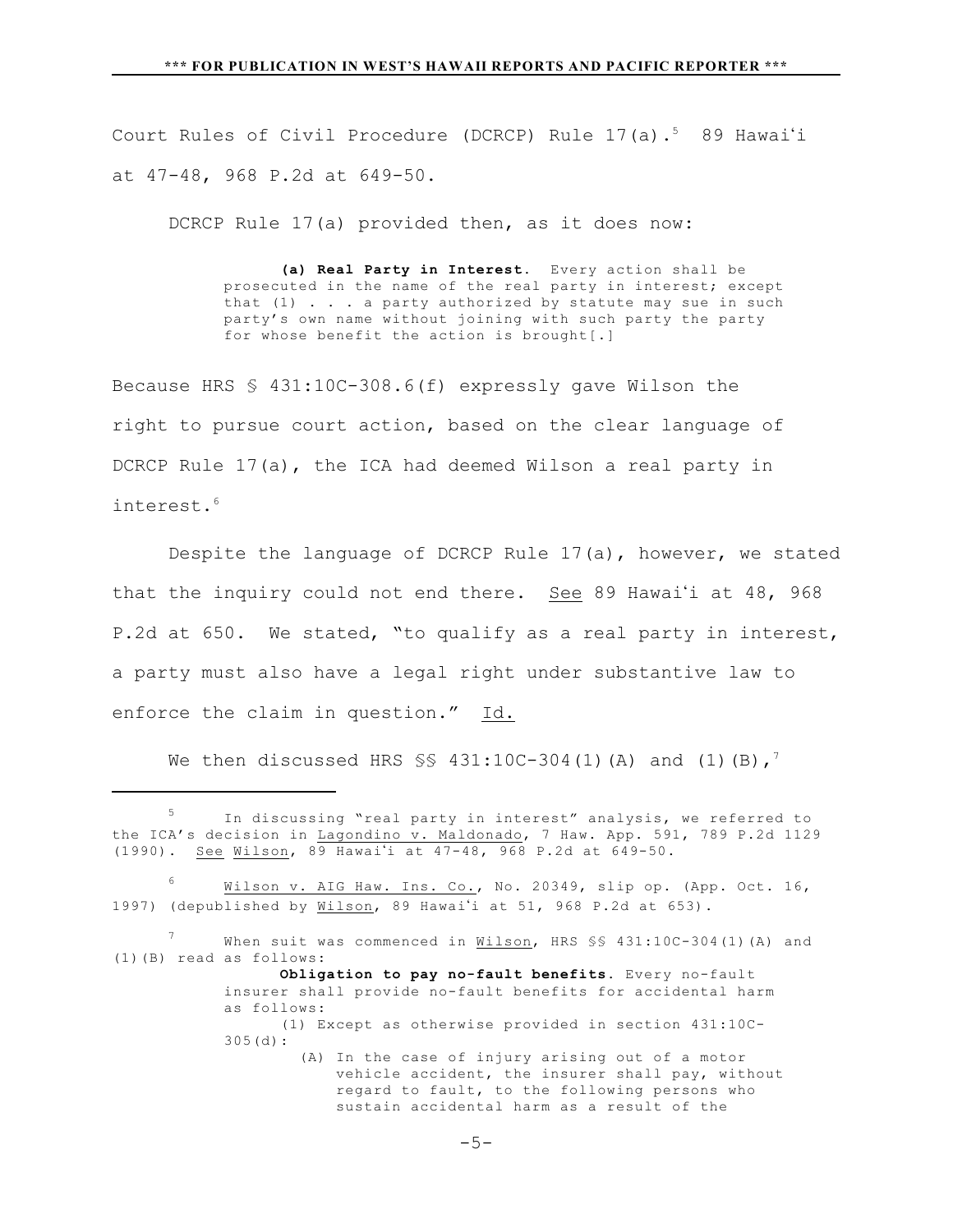pursuant to which insurers are required to pay medical expenses directly to providers. 89 Hawai'i at  $48-49$ , 968 P.2d at 650-51. We noted that under HRS  $$ 431:10C-304(1)$ , an insurer is obligated to make direct payment to the insured only for wage loss, expenses incurred as a result of accidental harm, funeral

> operation, maintenance or use of the vehicle, an amount equal to the no-fault benefits payable for wage loss and other expenses to that person under section  $431:10C-103(10)$  (A)(iii) and (iv) as a result of the injury:

- (i) Any person, including the owner, operator, occupant, or user of the insured motor vehicle;
- (ii) Any pedestrian (including bicyclist); or
- (iii) Any user or operator of a moped as defined in section 249-1;
- (B) In the case of injury arising out of a motor vehicle accident, the insurer shall pay, without regard to fault, to a provider of services on behalf of the persons listed in item (1)(A) charges for services covered under section 431:10C-103(10)(A)(i) and (ii)[.]

HRS § 431:10C-103(10)(A)(i) and (ii) related to medical and rehabilitation expenses. In 1997, HRS § 431:10C-304 was amended and the language of HRS § 431:10C-304(1)(B) was inserted in HRS § 431:10C-304(1). See 1997 Haw. Sess. Laws Act 251, § 41 at 538-39 (effective January 1, 1998). HRS § 431:10C-304 now reads, in pertinent part, as follows:

**Obligation to pay personal injury protection benefits.** . . . Every personal injury protection insurer shall provide personal injury protection benefits for accidental harm as follows:

- (1) Except as otherwise provided in section 431:10C-305(d), in the case of injury arising out of a motor vehicle accident, the insurer shall pay, without regard to fault, to the provider of services on behalf of the following persons who sustain accidental harm as a result of the operation, maintenance, or use of the vehicle, an amount equal to the personal injury protection benefits as defined in section 431:10C-103.5(a) payable for expenses to that person as a result of the injury:
	- (A) Any person, including the owner, operator, occupant, or user of the insured motor vehicle;
	- (B) Any pedestrian (including a bicyclist); or
	- (C) Any user or operator of a moped as defined in section  $249-1; . . .$

HRS § 431:10C-304 (2000). No substantive changes were made to HRS § 431:10C- $304$  (1)(A)-(C) when HRS Chapter  $431:10C$  was amended in 1998 and 2000.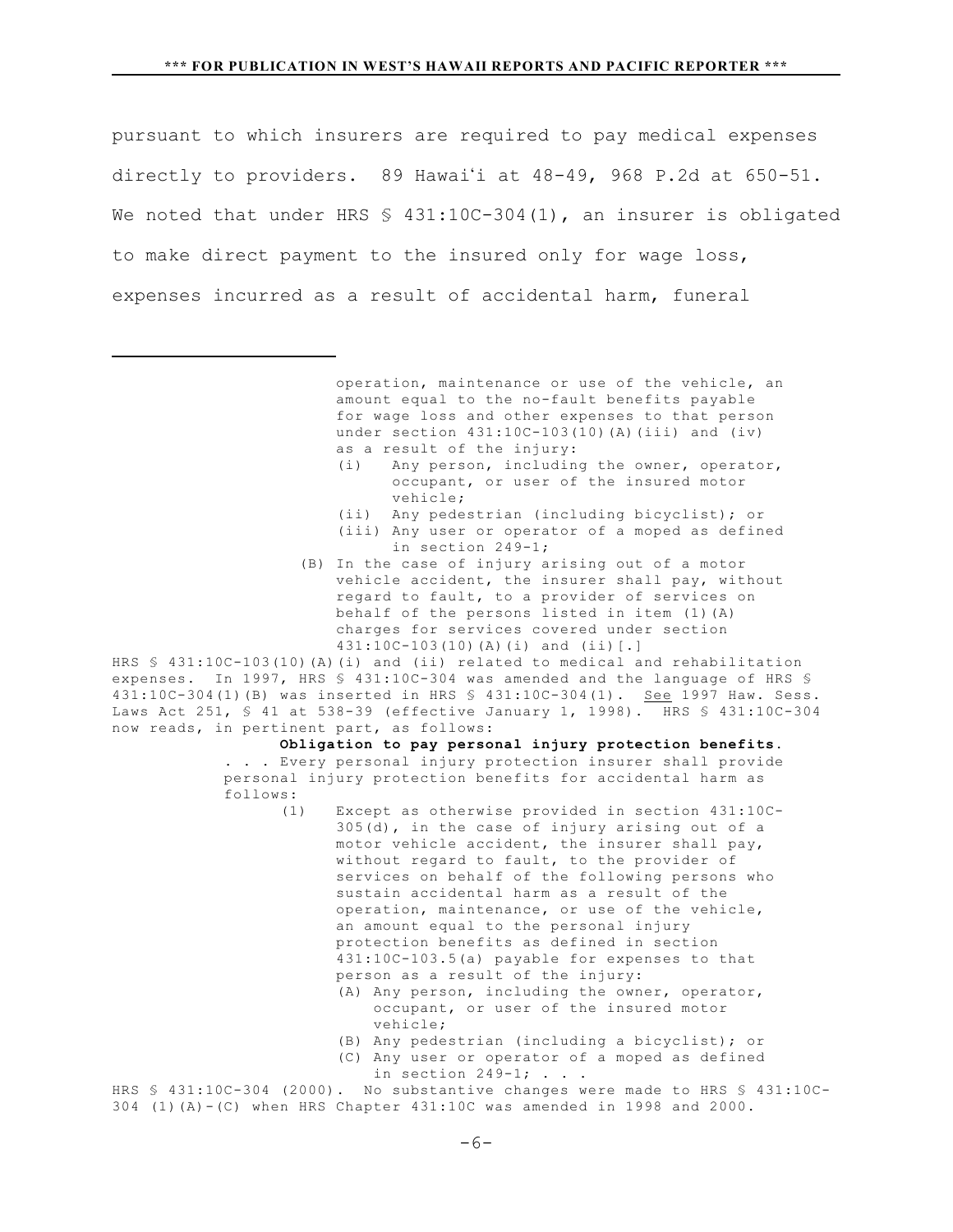services, and attorney's fees and costs.  $8$  See 89 Hawai'i at 49, 968 P.2d at 651. We pointed out that H.R.S. § 431:10C-304(1) does not confer upon an insured the right to receive payment of medical benefits on behalf of one's provider, but rather designates billing and payment of medical expenses to flow between insurer and provider. See id. We noted that the insured plays no role in this process. See id. We also cited HRS §§ 431:10C-308.5(e) and 431:10C-308.6(j)(1993)**,** which prohibited a 9 10 provider from collecting payment of medical services from an insured. See id.

We concluded, "viewing these statutes in pari materia,  $[11]$ . . . it is clear that the no-fault law does not allow an insured to enforce a claim for unpaid medical expenses against an insurer on behalf of his or her provider[;]" rather, we stated, "[t]he no-fault statutory scheme strongly suggests that the provider, not the insured, is entitled to pursue payment from the insurer for the cost of unreimbursed medical services to the insured." 89 Hawai'i at  $49-50$ , 968 P.2d at  $651-52$ . Accordingly, we held

- <sup>10</sup> Repealed in 1998. See 1997 Haw. Sess. Laws Act 251, § 59 at 551.
- $11$  HRS  $$ 1-16$  provides, as it did in 1998: **Laws in pari materia.** Laws in pari materia, or upon the same subject matter, shall be construed with reference to each other. What is clear in one statute may be called in aid to explain what is doubtful in another.

 $-7-$ 

<sup>&</sup>lt;sup>8</sup> These provisions have been moved from HRS  $$ 431:10C-304(1)$ , and HRS §§ 431:10C-302(2), (4), and (5) now provide optional coverage for wage loss, funeral expenses, and other expenses. See HRS \$ 431:10C-302 (1998). Attorney's fees are now addressed in HRS § 431:10C-211.

<sup>9</sup> Now HRS  $$ 431:10C-308.5(f)$ .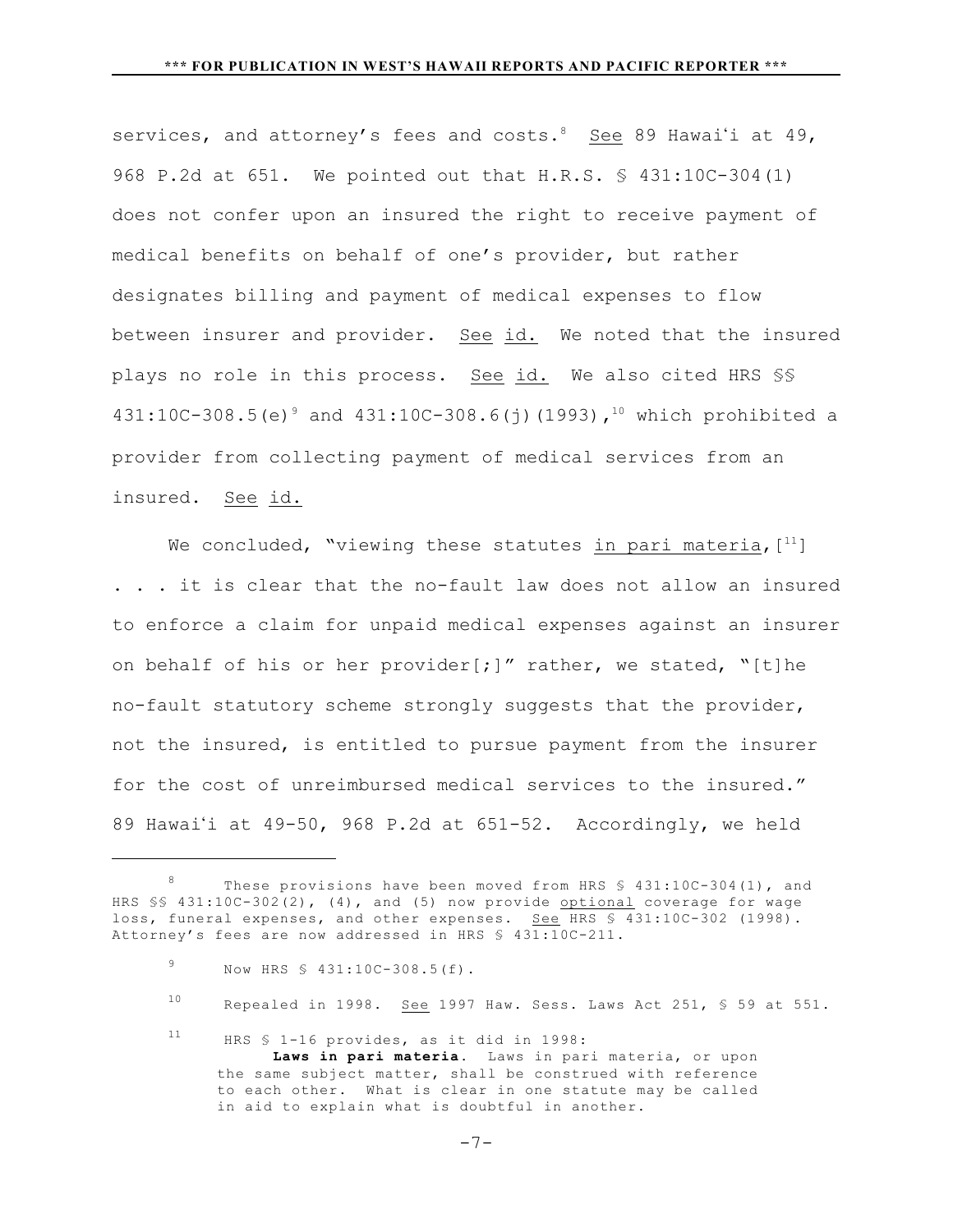that Wilson was not a real party in interest with respect to her claim against AIG for no-fault benefits to satisfy her provider's unpaid bill. See 89 Hawai'i at 50, 968 P.2d at 652.

 In so holding, we reversed the ICA's holding that Wilson was a real party in interest. See 89 Hawai'i at 51, 968 P.2d at 653. We opined that the ICA's concerns regarding the insured's continuing relationship with the provider, and her personal interest in having the insurer pay the provider, were merely altruistic. See 89 Hawai'i at 50, 968 P.2d at 652.

# **2. Gamata v. Allstate Ins. Co.**

Wilson was decided while the appeal in Gamata v. Allstate Ins. Co., 90 Hawai'i 213, 978 P.2d 179 (App. 1999) was pending. In Gamata, Allstate Insurance Company (Allstate) denied continued PIP benefits based on a medical opinion that the insured's continued complaints were not caused by the accident. See 90 Hawai'i at 215, 978 P.2d at 181. Gamata brought suit pursuant to HRS  $$ 431:10C-314^{12}$  in district court, claiming that Allstate violated its statutory and contractual duties to provide no-fault benefits. See id. After filing his complaint, Gamata received and paid for the contested treatment despite Allstate's denial. See 90 Hawai'i at 214, 978 P.2d at 180.

The ICA vacated and remanded the district court's ruling

 $12$  HRS § 431:10C-314 provides, as it did in 1999: Jurisdiction. Any person may bring suit for breach of any contractual obligation assumed by an insurer under a policy of insurance containing such mandatory or optional provisions in any state court of competent jurisdiction.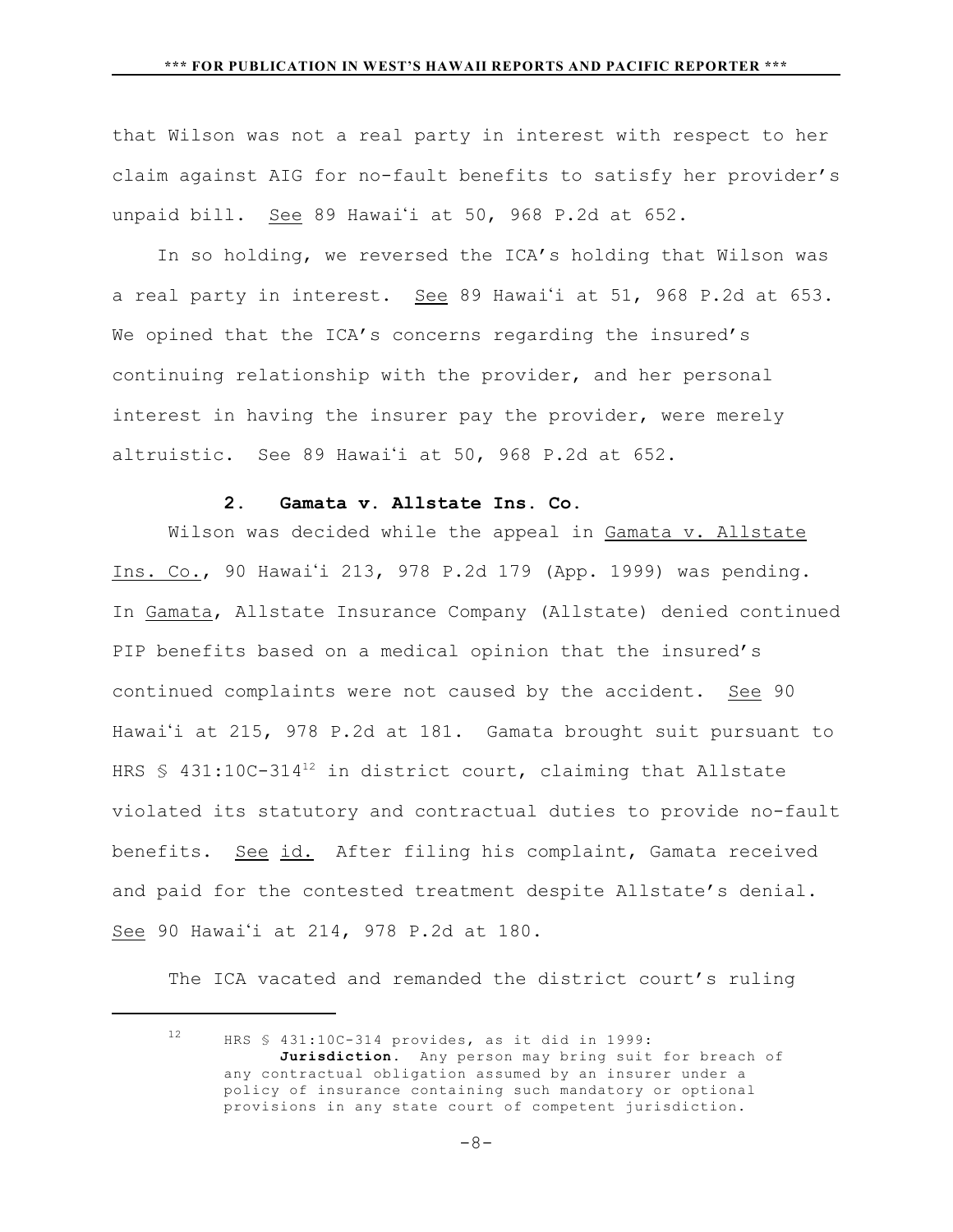affirming Allstate's denial because the court had applied an incorrect legal standard.<sup>13</sup> 90 Hawai'i at 220-22, 978 P.2d at 186-88. Due to Wilson, however, the ICA ruled that any payments made by Gamata to the provider must, "as a logical consequence, be returned to [Gamata]. $1^{14}$  90 Hawai'i at 224, 978 P.2d at 190. In addition, the ICA ruled that if the provider sought reimbursement, he had to become a party plaintiff. See id.

## **3. Dacanay v. Liberty Mut. Ins. Co.**

In Dacanay v. Liberty Mut. Ins. Co., 108 Hawai'i 393, 396, 120 P.3d 1128, 1131 (App. 2005), Dacanay initiated proceedings with the Insurance Commissioner pursuant to HRS § 431:10C-212, after Liberty Mutual Insurance Co. (Liberty Mutual) refused to pay several claims for PIP benefits submitted by providers who had treated him after an automobile accident. Liberty Mutual then reached settlement with the providers. See 108 Hawai'i at 395, 120 P.3d at 1130. When Dacanay requested attorney's fees and costs, however, Liberty Mutual asserted, in light of Wilson and Gamata, that Dacanay was not a real party in interest and was therefore not entitled to an award of attorney's fees and costs. See 108 Hawai'i at 396, 120 P.3d at 1131.

 $13$  The district court had affirmed Allstate's denial on the basis that it considered the treatment "palliative" rather than "curative," not "whether the expenses were appropriate, reasonable, and necessarily incurred." Gamata, 90 Hawai'i at 220-22, 978 P.2d at 186-88.

The ICA also cited to this court's statement in Gov't Emp. Ins. Co. v. Hyman, 90 Hawai'i 1, 7, 975 P.2d 211, 217 (1999) that "the insured has a right to receive treatment of injuries, [while] the provider has a right to receive payment for treatment rendered." (Brackets in original.)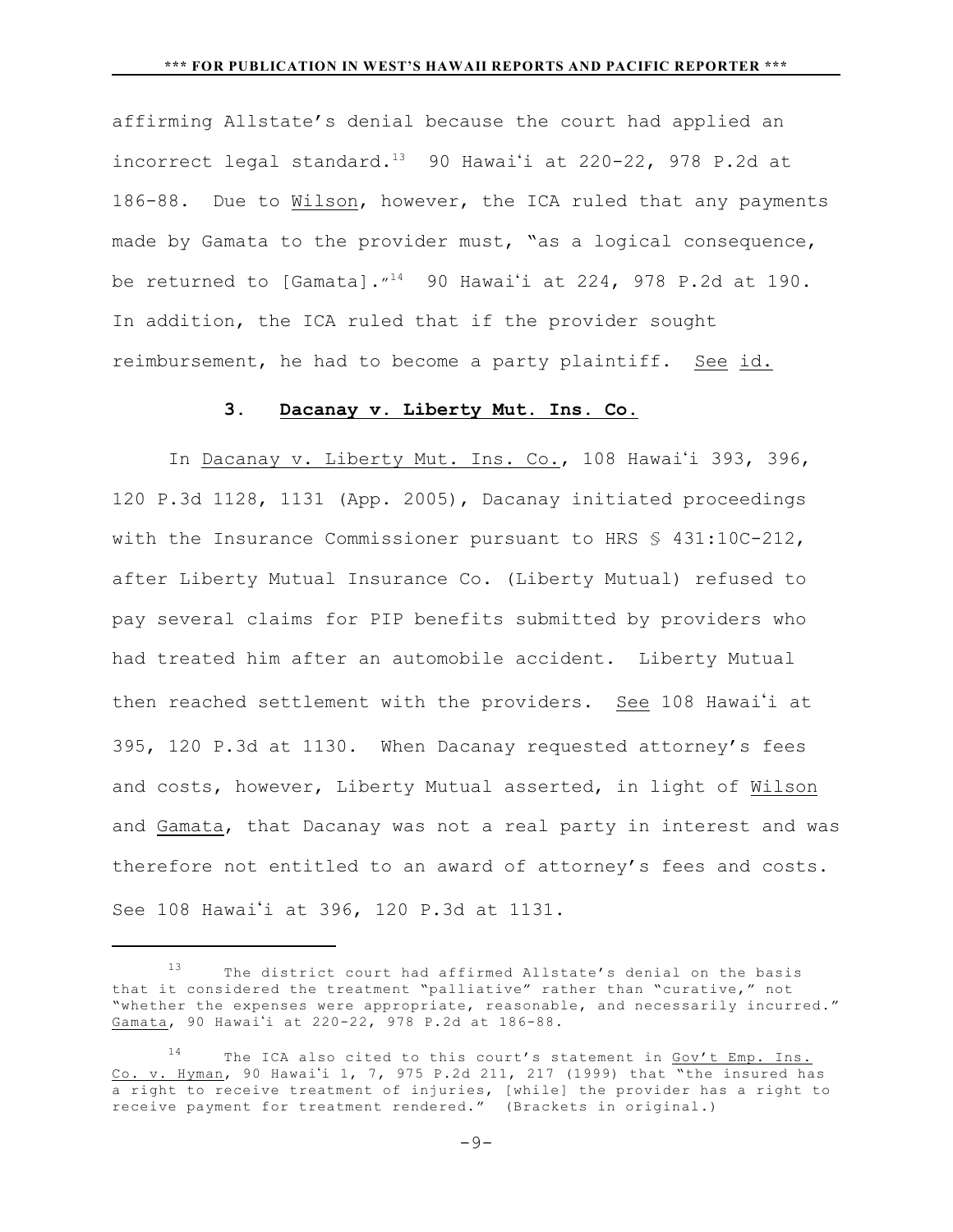The ICA declined to address the real party in interest issue, deeming its resolution unnecessary. See 108 Hawai'i at 399, 120 P.3d at 1134. Based on its review of the record, the ICA concluded that Liberty Mutual had waived any objections to Dacanay's status as a real party in interest.<sup>15</sup> See id.

The ICA stated in dicta, however, that unlike Wilson and Gamata, which involved lawsuits filed in district court, Dacanay stemmed from an administrative proceeding, and thus, DCRCP Rule 17 did not appear applicable.<sup>16</sup> See id.

## **B. Act 198 of 2006**

## **1. Circumstances Leading to Act 198**

 $16$  Because we overrule Wilson, we do not address a question raised by the insureds in these cases but not addressed by the ICA: whether the real party interest holding, which is based on DCRCP Rule 17(a), is applicable to administrative proceedings. One of the purposes of administrative remedies is to enable parties to resolve disputes in a less cumbersome and expensive manner than normally encountered in a trial in court. 2 Am. Jur. 2d Administrative Law § 4. Based on Hawai'i Administrative Rules (HAR) § 16-201-1, however, which provides that "[w]henever this chapter is silent on a matter, the authority or hearings officer may refer to the Hawaii Rules of Civil Procedure for guidance," Insurance Commissioner Schmidt's Final Orders applied Wilson's real party in interest holding to these insureds. Although we do not decide the issue, we note that "[i]t is axiomatic that an administrative rule cannot contradict or conflict with the statute it attempts to implement[,]" Kaleikini v. Thielen, 124 Hawai'i 1, 33, 237 P.3d 1067, 1099 (2010) (Acoba, J., concurring) (citation omitted), and HRS § 431:10C-212 expressly gives insureds the right seek to administrative review.

 $15$  The circumstances the ICA considered when concluding that Liberty Mutual had waived any objection included that Liberty Mutual (1) addressed its denial of Dacanay's health providers' claims directly to Dacanay and specifically alerted her to the option of seeking an administrative review, if she wished to challenge the denials; (2) did not object to Dacanay's status as a real party in interest when she sought review by the Commissioner; (3) settled the claims with Dacanay's providers; (4) stipulated with Dacanay that the dispute relating to the denials had been resolved; (5) stipulated to the dismissal of Dacanay's claims before the Commissioner for the denied PIP benefits; and (6) only questioned Dacanay's status as a real party in interest after she sought an award of attorney's fees and costs and it was too late for her to substitute her health care providers as the real parties to her case. See 108 Hawai'i at 400, 120 P.3d at 1135.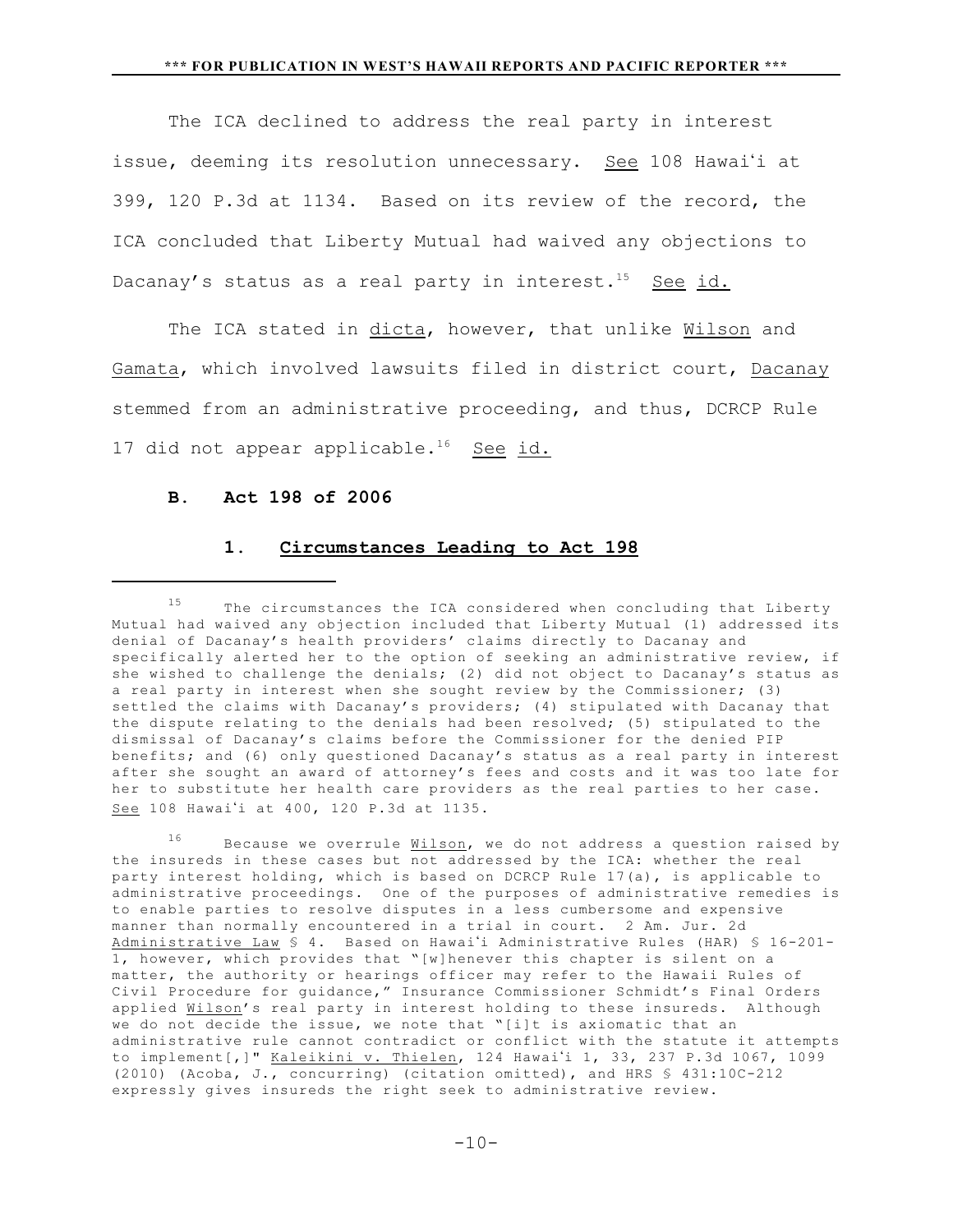Act 198 was triggered by our holding in Orthopedic Assocs. of Haw., Inc. v. Haw. Ins. & Guar. Co., Ltd., 109 Hawai'i 185, 124 P.3d 930 (2005). This case involved the "down-coding" of bills submitted by providers to PIP insurers:

> Between January 1, 1993 and December 31, 1999, each of the providers submitted bills to one or more of the insurers for non-emergency treatments rendered to thousands of personal injury protection (PIP) insureds allegedly injured in motor vehicle accidents. The insurers were obligated to pay appropriate PIP benefits under HRS chapter 431:10C on behalf of their insureds. . . . The insurers, however, rather than pay the bills as submitted, or deny the claim (in whole or in part), altered the treatment code because they believed that, "based on the available information, the services rendered appear to be best described by [a different medical treatment] code." The resulting effect of changing the treatment codes was a reduction in the payment for the service rendered, which the parties generally refer to as "down-coding." The insurers, thus, (1) paid the bills pursuant to the adjusted treatment codes and (2) offered to negotiate with the providers as to the unpaid portions.

109 Hawai'i at  $191$ ,  $124$  P.3d at  $936$  (footnote omitted).

We held:

In light of the unambiguous mandatory language of HRS § 431:10C-304(3)(B), an insurer is required to provide written notice of its denial--in whole or in part--of the claim for benefits. Written notice to the claimant is required where the denial or partial denial relates to the treatment service and/or the charges therefor. Where the denial or partial denial involves treatment services, the insurer must also provide written notice to the provider.

109 Hawai'i at 196, 124 P.3d at 941.

Before Orthopedic Associates, HRS § 431:10C-304(3)(B), which requires that an insurer mail denial notices in triplicate to the claimant, and mail another copy to the provider, was followed by insurers only for complete denials of a provider's PIP billing. This holding, however, required that such notices be mailed any

-11-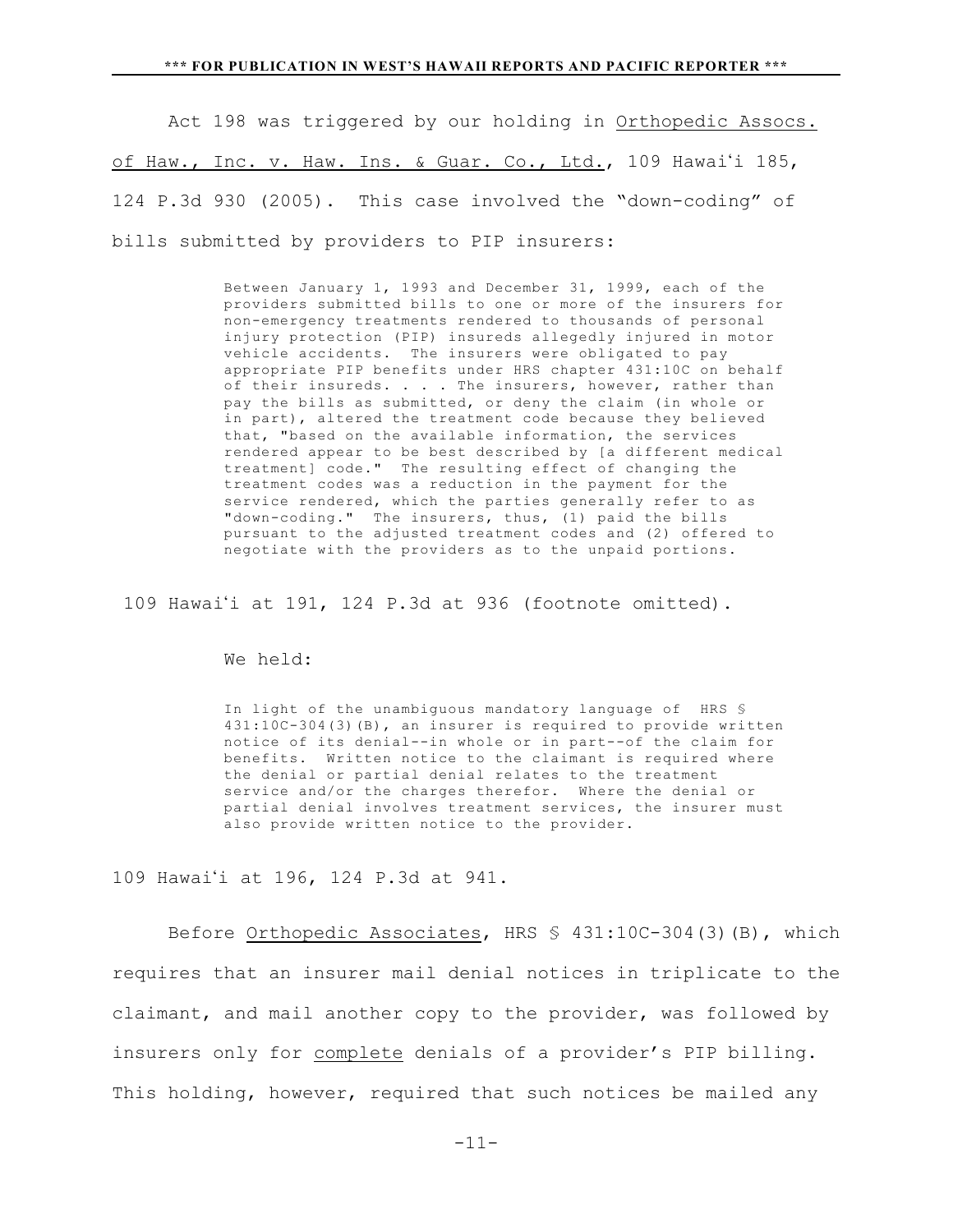time an insurer partially denied a provider's PIP billing.

### **2. Text of Act 198 of 2006**

The Legislature responded to Orthopedic Associates through Act 198 of 2006. Act 198 provides as follows:

> SECTION 1. The legislature notes that section 431:10C-308.5, Hawaii Revised Statutes, limits the charges for and frequency of medical treatment covered by personal injury protection (PIP) benefits. In accordance with this limitation on charges, the motor vehicle insurer has an obligation to limit payment of the insured's benefits for treatment.

 The legislature finds that, as a result of the Hawaii Supreme Court's ruling in Orthopedic Associates of Hawaii, Inc. v. Hawaiian Insurance & Guaranty Co., Ltd., No. 24634, slip. op. (Dec. 7, 2005), insurers have implemented a process of issuing denials of benefits on all payments that are less than the amount billed. Some of the larger insurers are issuing several thousand denials each month. Copies of these denials are given to both the provider and the insured. This has prompted many calls from insureds who do not understand the process and are concerned that the insurer might be denying them access to medical treatment.

 This Act is intended to clarify the process to be followed in any billing adjustment or dispute where an insurer receives and does not dispute the treatment rendered but finds the billing to exceed the permissible charges. This Act is not intended to affect the merits of the amount billed or the amount owed under PIP. Specifically, this Act clarifies that any adjustments to payment of the amount billed is an acceptance of the treatment and not a denial of benefit. Therefore, section 431:10C-304(3), which requires a written denial of benefit, is not applicable to an adjustment to the amount payable under PIP benefits. Rather than issue a denial, this Act clarifies that the insurer's obligation is to "pay all undisputed charges" and "negotiate in good faith with the provider on the disputed charges."

SECTION 2. Section 431:10C-308.5, Hawaii Revised Statutes, is amended by amending subsection (e) to read as follows:

"(e) In the event of a dispute between the provider

and the insurer over the amount of a charge or the correct fee or procedure code to be used under the workers' compensation supplemental medical fee schedule, the insurer shall:

- (1) Pay all undisputed charges within thirty days after the insurer has received reasonable proof of the fact and amount of benefits accrued and demand for payment thereof; and
- (2) Negotiate in good faith with the provider on the disputed charges for a period up to sixty days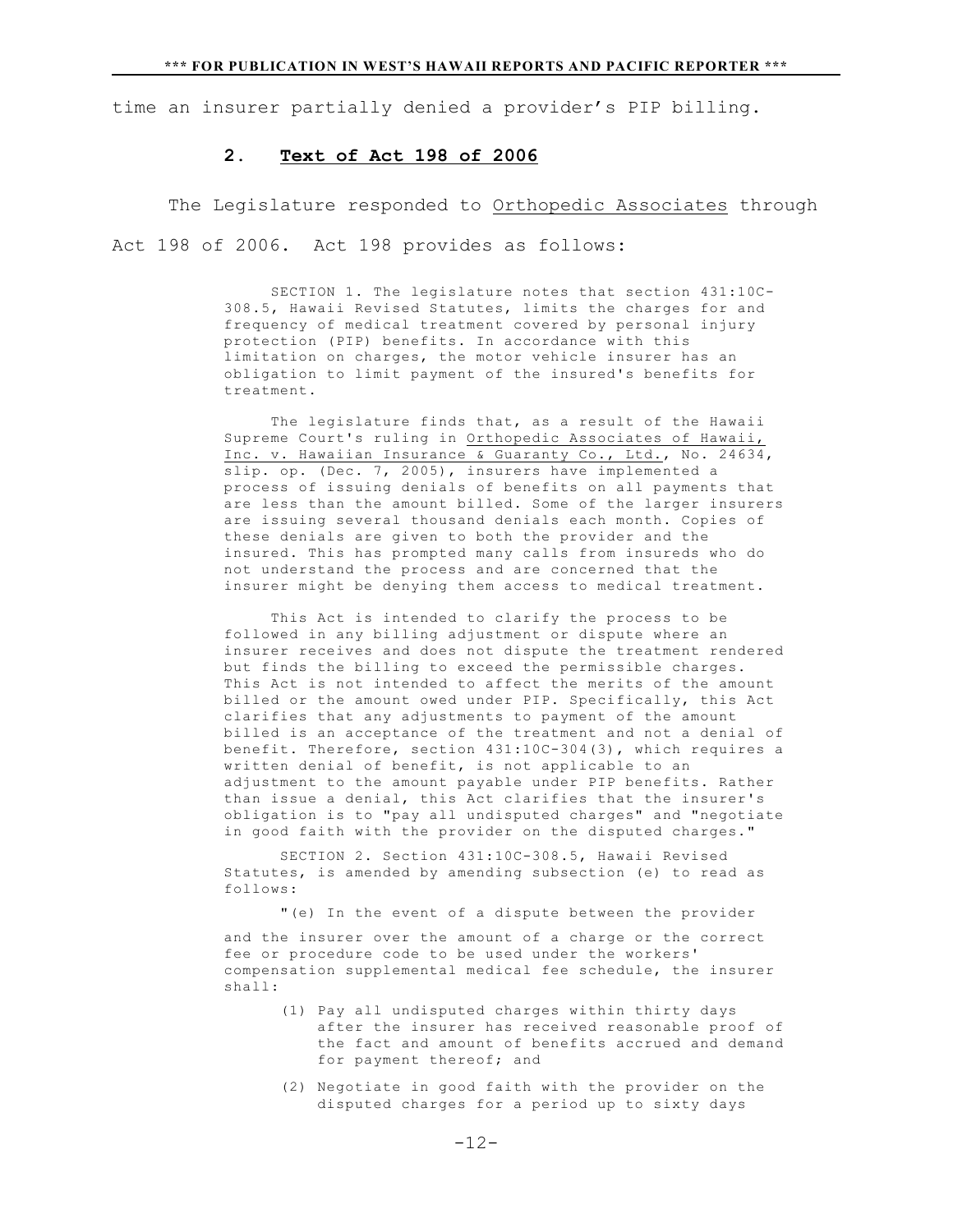after the insurer has received reasonable proof of the fact and amount of benefits accrued and demand for payment thereof.

If the provider and the insurer are unable to resolve the dispute  $\overline{z}$  after a period of sixty days pursuant to paragraph (2), the provider, insurer, or claimant may submit the dispute to the commissioner, arbitration, or court of competent jurisdiction. The parties shall include documentation of the efforts of the insurer and the provider to reach a negotiated resolution of the dispute. This section shall not be subject to the requirements of section 431:10C-304(3) with respect to all disputes about the amount of a charge or the correct fee and procedure code to be used under the workers' compensation supplemental medical fee schedule. An insurer who disputes the amount of a charge or the correct fee or procedure code under this section shall not be deemed to have denied a claim for benefits under section 431:10C-304(3); provided that the insurer shall pay what the insurer believes is the amount owed and shall furnish a written explanation of any adjustments to the provider and to the claimant at no charge, if requested. The provider, claimant, or insurer may submit any dispute involving the amount of a charge or the correct fee or procedure code to the commissioner, to arbitration, or to a court of competent jurisdiction."

SECTION 3. Statutory material to be repealed is bracketed and stricken. New statutory material is underscored. SECTION 4. This Act shall take effect upon its approval.

2006 Haw. Sess. Laws Act 198, §§ 1-4 at 840-41 (effective June 14, 2006).

### **III. BACKGROUND OF THESE CONSOLIDATED CASES**

#### **A. Administrative Proceedings**

These cases arose from Liberty Mutual Fire Insurance Company's (Liberty Mutual) denial of PIP benefits to Chung Mi Ahn (Ahn) and Kee Sun Kim (Kim) (collectively Insureds) for treatments after motor vehicle accidents in 2004 and 2005. After the denials, Insureds each sought administrative reviews with the Insurance Division of the Department of Commerce and Consumer Affairs (DCCA) pursuant to HRS § 431:10C-212, which allows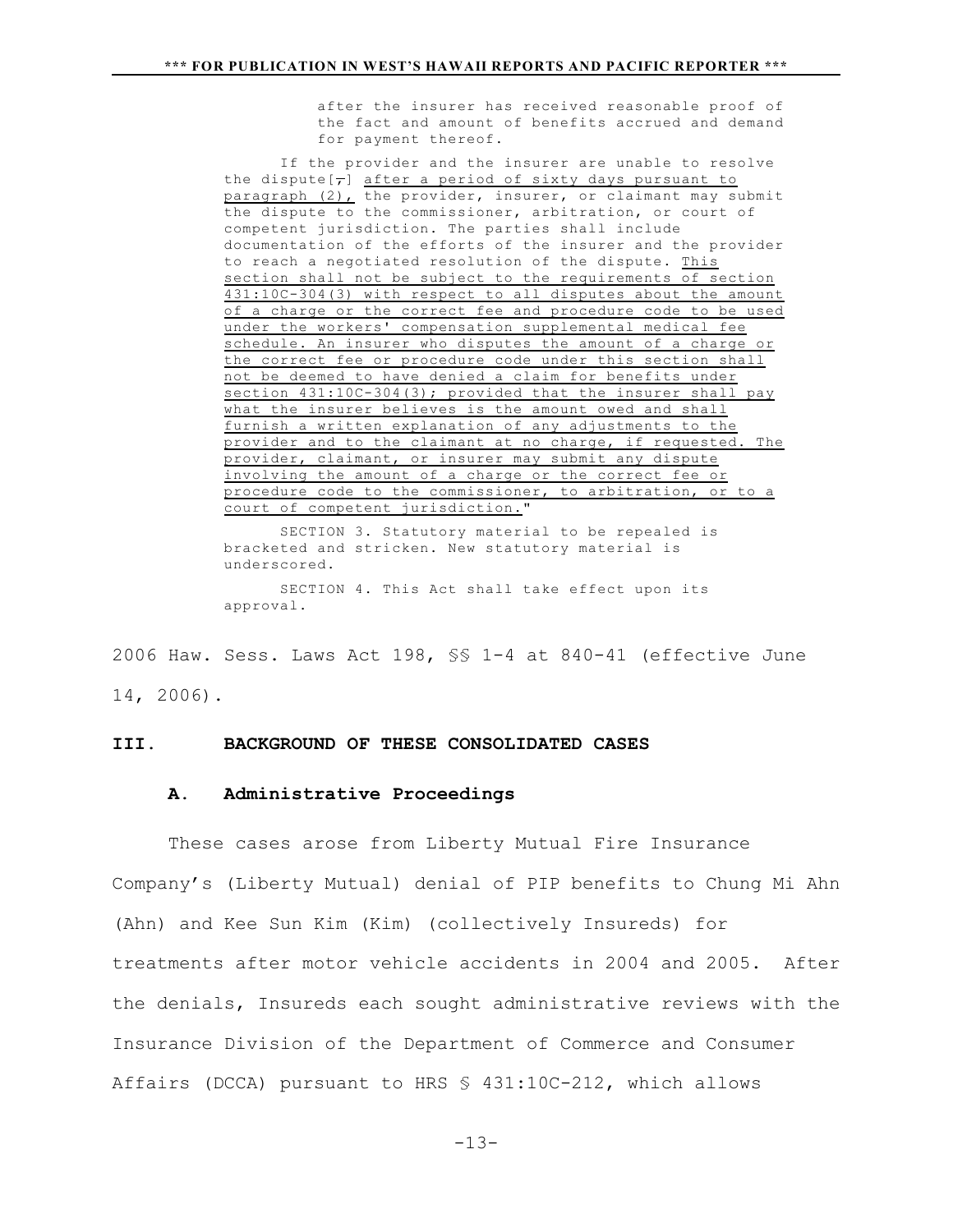insureds to seek administrative review of PIP denials. Based upon our holding in Wilson, Liberty Mutual filed motions for summary judgment, contending that Insureds were not real parties in interest to pursue PIP benefits, and that the claims had to be pursued directly by the providers. The Insurance Commissioner's Final Orders granting the motions were filed on November 23, 2005, and May 12, 2006, respectively.

## **B. Circuit Court Appeal**

Insureds appealed to the Circuit Court of the First Circuit (circuit court) pursuant to HRS § 91-14. After a consolidated hearing in October of 2006, the circuit court concluded that Act 198 of 2006, effective June 14, 2006, had "legislatively overruled" Wilson. The circuit court concluded that Insureds were real parties in interest to challenge Liberty Mutual's denials despite having reached the tort threshold.

#### **C. ICA Appeal**

Both Liberty Mutual and the Insurance Commissioner appealed the circuit court's ruling to the ICA. In a published opinion in Kim v. Liberty Mut. Fire Ins. Co., 124 Hawai'i 415, 416, 245 P.3d 488, 489 (App. 2010), the ICA upheld the circuit court, stating:

> In this appeal, we must determine the impact that Act 198 and its legislative history have on *Wilson v. AIG's* realparty-in-interest analysis. We conclude that the Legislature, through Act 198 and its accompanying legislative history, has clarified its intent and the nature of an insured claimant's interest in enforcing his or her medical provider's claim for payment, such that Kim qualifies as a real party in interest. Accordingly, we hold that Kim is a real party in interest and is entitled to pursue her administrative action which challenged Liberty

> > $-14-$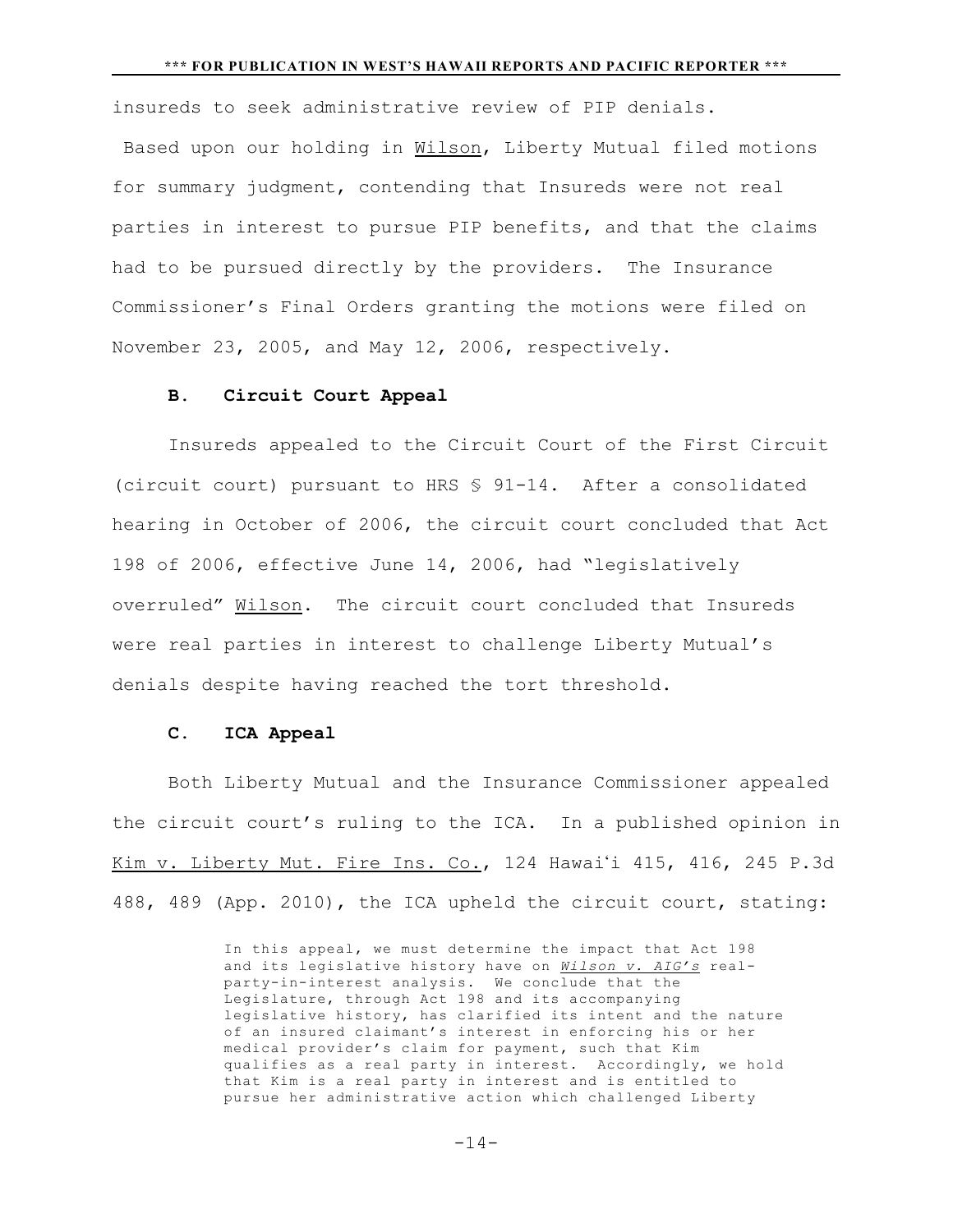Mutual's refusal to pay Kim's medical provider for the acupuncture treatments provided to Kim.

The ICA analyzed our decision in Wilson, Act 198 of 2006, and the legislative history of Act 198 in reaching this conclusion. See generally 124 Hawai'i at 418-24, 245 P.3d at 491-97.

The ICA then ruled in favor of Ahn through a summary disposition order based on its opinion in Kim. See Ahn v. Liberty Mut. Fire Ins. Co., No. 28314 (App. Jan. 25, 2011) (SDO).

## **D. Certiorari Applications**

Liberty Mutual filed applications for writs of certiorari in both cases. $17$  Liberty Mutual argues the ICA gravely erred in concluding that HRS § 431:10C-308.5(e), as amended by Act 198 of 2006, conferred real party in interest status on Insureds. It argues that the statute governs fee disputes, not complete denials, and that the ICA's decision conflicts with our holding in Wilson. We accepted certiorari and consolidated the cases for oral argument and disposition.

### **IV. DISCUSSION**

# **A. Act 198 of 2006 is not retrospective; therefore, the ICA erred in affirming the circuit court's reversal of the Insurance Commissioner's Final Orders**

"Review of a decision made by a court upon its review of an

Although Insurance Commissioner Schmidt appealed the circuit <sup>17</sup> court's consolidated decision to the ICA, Insurance Commissioner Ito did not file certiorari applications or responses, and at oral argument, counsel stated that Ito defers to our decision on the real party in interest issue.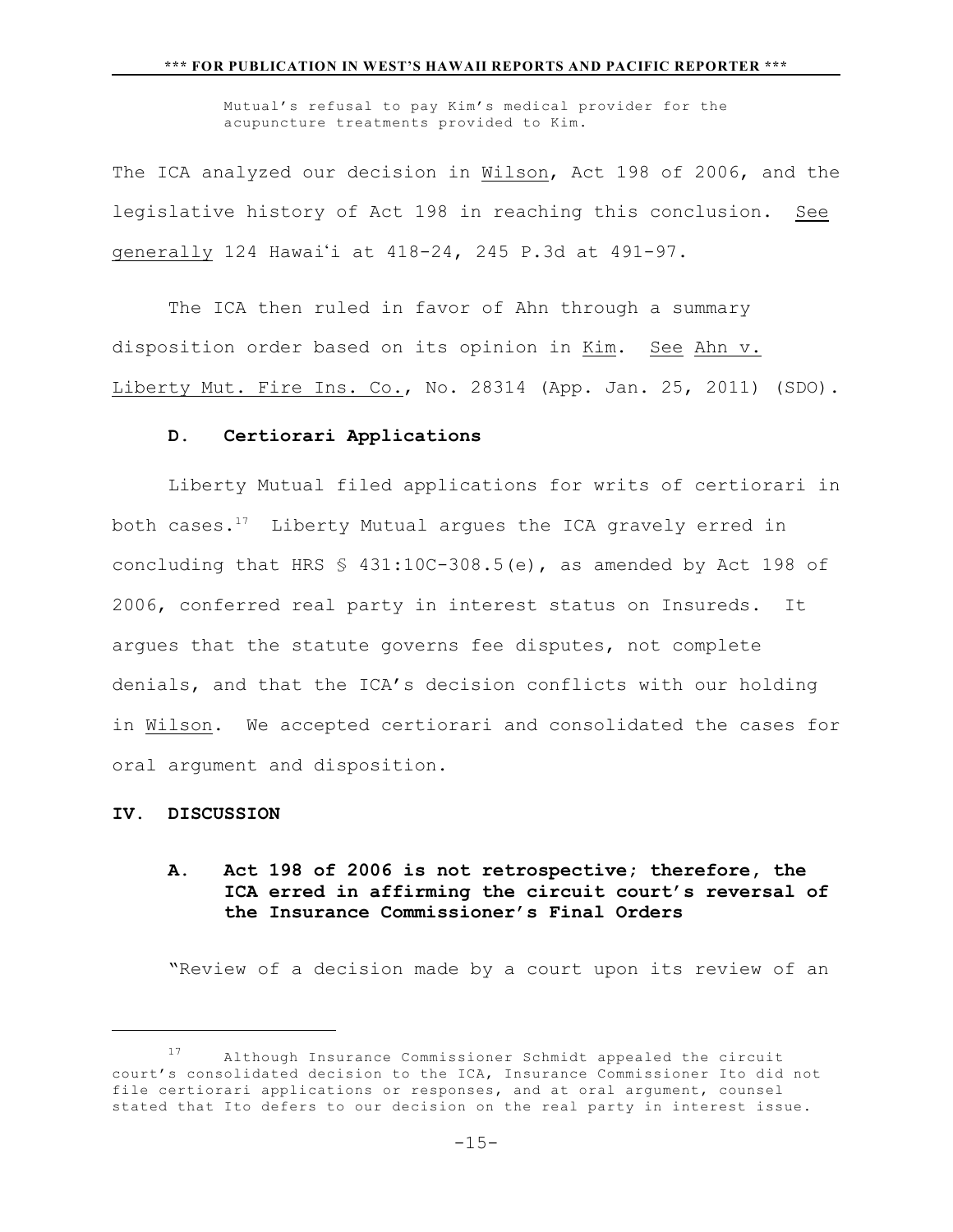#### **\*\*\* FOR PUBLICATION IN WEST'S HAWAII REPORTS AND PACIFIC REPORTER \*\*\***

administrative decision is a secondary appeal." Brescia v. North Shore Ohana, 115 Hawai'i 477, 491, 168 P.3d 929, 943 (2007)(citations omitted). The standard of review is one in which this court must determine whether the court under review, in this case the ICA, was right or wrong in its decision. See id. (citation omitted). The standards as set forth in HRS § 91-14(g) (1993) are applied to the agency's decision. See id. HRS § 91-14(g) provides:

> (g) Upon review of the record the court may affirm the decision of the agency or remand the case with instructions for further proceedings; or it may reverse or modify the decision and order if the substantial rights of the petitioners may have been prejudiced because the administrative findings, conclusions, decisions, or orders are:

- ....
- (4) Affected by other error of law[.]

Therefore, the ICA's conclusion regarding the impact of Act 198 on our holding in Wilson is a question of law reviewed under the right/wrong standard of review. We now address whether the ICA's conclusion was right or wrong.

Article VI, section 7 of the Hawai'i Constitution provides that the "supreme court shall have power to promulgate rules ... in all civil ... cases for all courts relating to ... procedure . . . , which shall have the force and effect of law." Wilson interpreted a rule of civil procedure inconsistently with a prior act of the legislature, HRS  $\frac{1}{2}$  431:10C-308.6(f),<sup>18</sup> which

 $18$  See n.4, supra.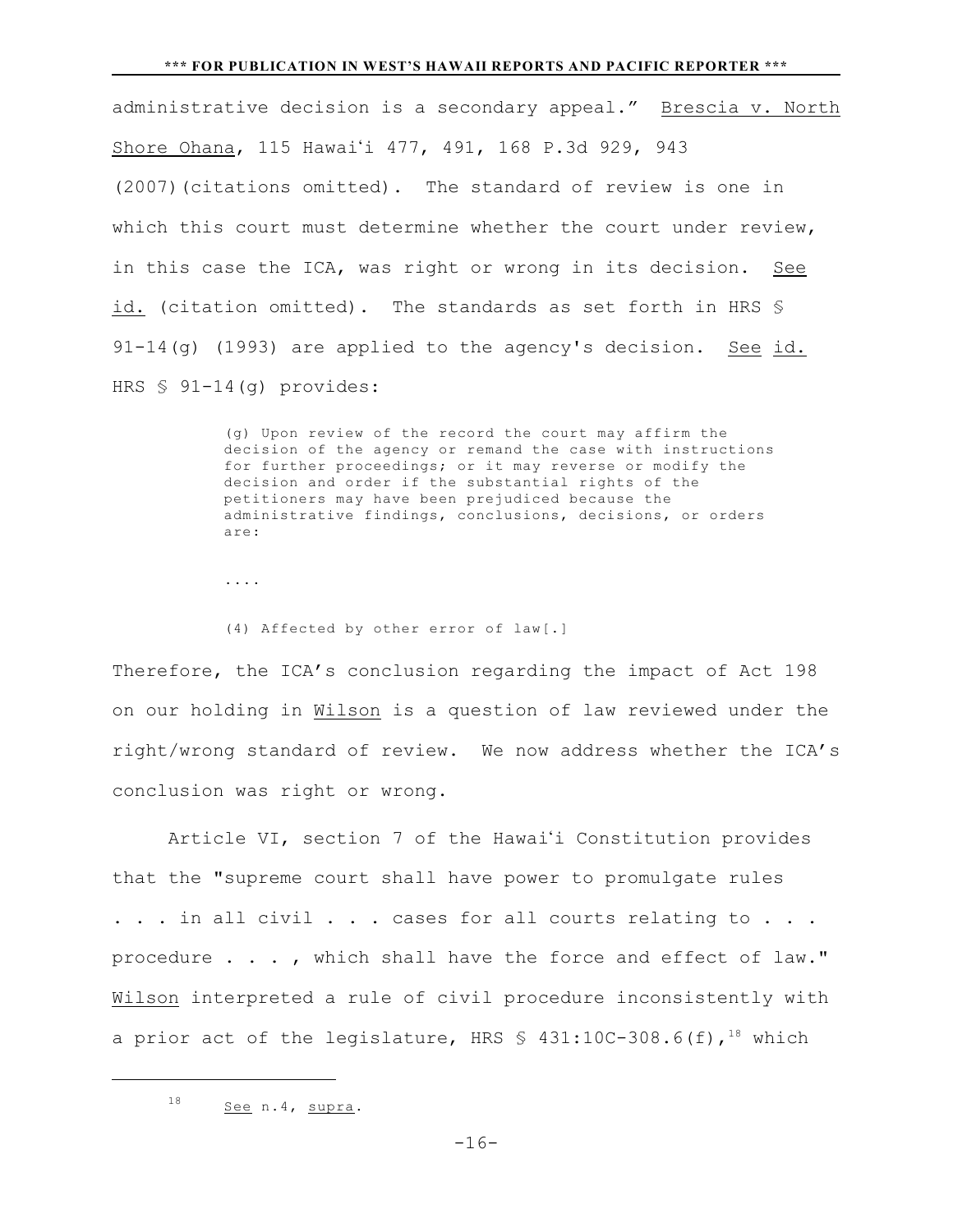#### **\*\*\* FOR PUBLICATION IN WEST'S HAWAII REPORTS AND PACIFIC REPORTER \*\*\***

provided that an insured could seek court review of a PIP denial. Our procedural rule, DCRCP Rule 17(a), was actually consistent with the statute, and provided that a party given a statutory right of action is a real party in interest. We interpreted the rule in the context of the no-fault statutory scheme, however, and concluded that Wilson was not a real party in interest. In general, when a conflict between two laws is irreconcilable, the later enactment governs. See 73 Am. Jur. 2d Statutes § 169. Therefore, Wilson's holding prevailed over the statute.

In these consolidated cases, the Insurance Commissioner's Final Orders were issued well before the June 14, 2006 effective date of Act 198 of 2006. Assuming Wilson's interest holding applied to administrative agencies,  $19$  the Insurance Commissioner was required to follow it. Although the circuit court's agency appeal hearing took place in October 2006, after the effective date of Act 198, pursuant to HRS  $\frac{1}{5}$  91-14(q), the circuit court sat as an appellate court reviewing an agency decision, and was ruling on whether the Insurance Commissioner's Final Orders were correct under the law at the time of issuance. Likewise, the ICA was then reviewing whether the circuit court's decision was correct under the law.

Act 198 of 2006, however, was an enactment of the Legislature after Wilson. If, as concluded by the circuit court and the ICA, Act 198 conferred real party in interest on the

 $-17-$ 

 $19$  See n. 16, supra.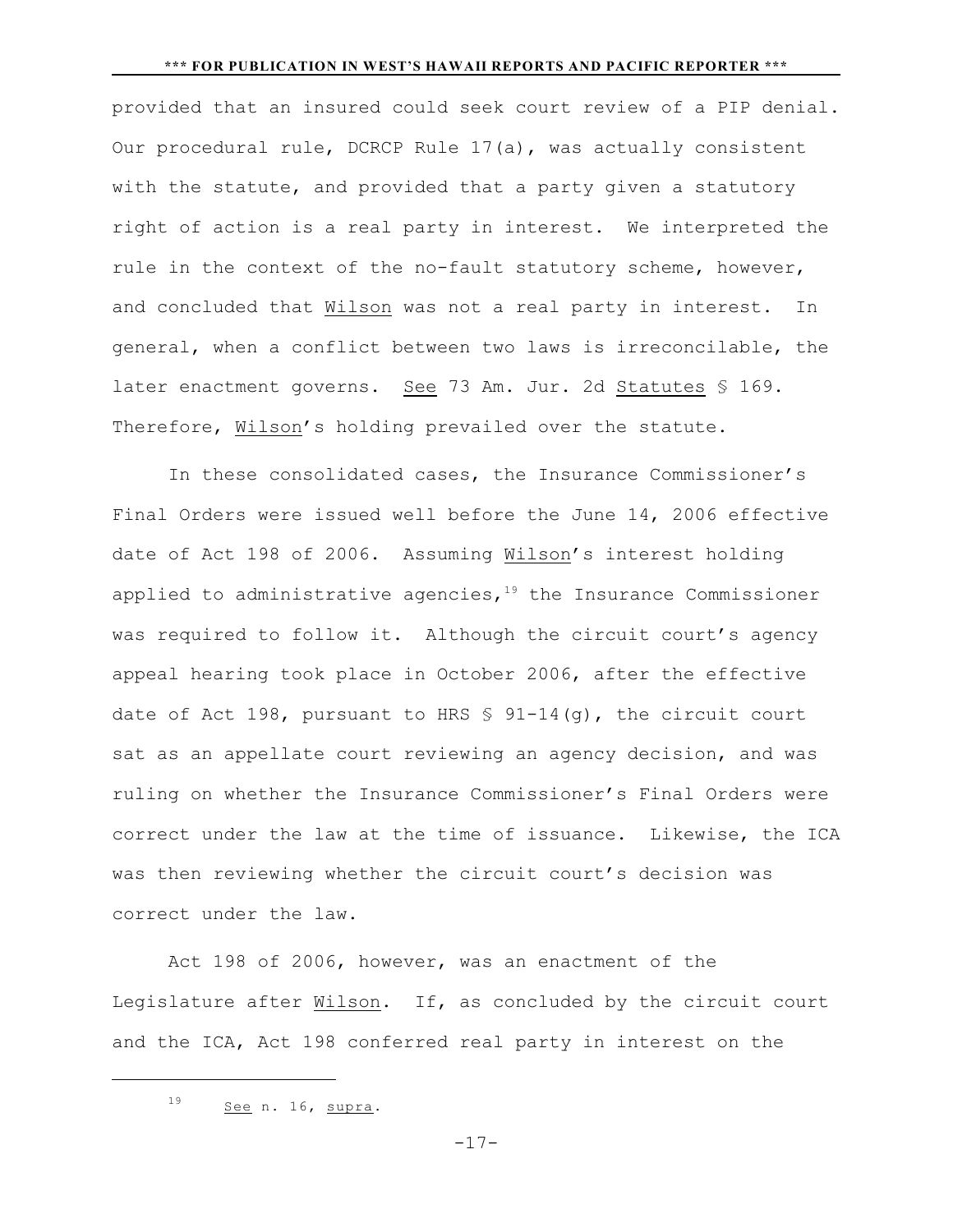Insureds, the Act would have had to have retrospective effect to be of benefit to these Insureds.

HRS § 1-3 governs whether a legislative enactment has retrospective effect, and provides:

> \$1-3 Laws not retrospective. No law has any retrospective operation, unless otherwise expressed or obviously intended.

Although the Legislature could have expressed its intent to give Act 198 retrospective application, as noted above, Section 4 of Act 198 of 2006 states that "(t)his Act shall take effect upon its approval." Therefore, the Act does not express an intent to have retrospective application.

The parties agreed that the Act had retrospective effect, but party agreements on questions of law are not binding on a court. See Beclar Corp. v. Young, 7 Haw. App. 183, 190, 750 P.2d 934, 938 (App. 1988) (citation omitted); see also State v. Tangalin, 66 Haw. 100, 101, 657 P.2d 1025, 1026 (1983) ("[I]t is well established that matters affecting the public interest cannot be made the subject of stipulation so as to control the court's action with respect thereto.") (Citation omitted.)

Therefore, Act 198 of 2006 was not effective until June 14, 2006, after the Insurance Commissioner's Final Orders. Accordingly, the ICA erred in affirming the judgment of the circuit court reversing the Commissioner's Final Orders on the basis of Act 198 of 2006.

 $-18-$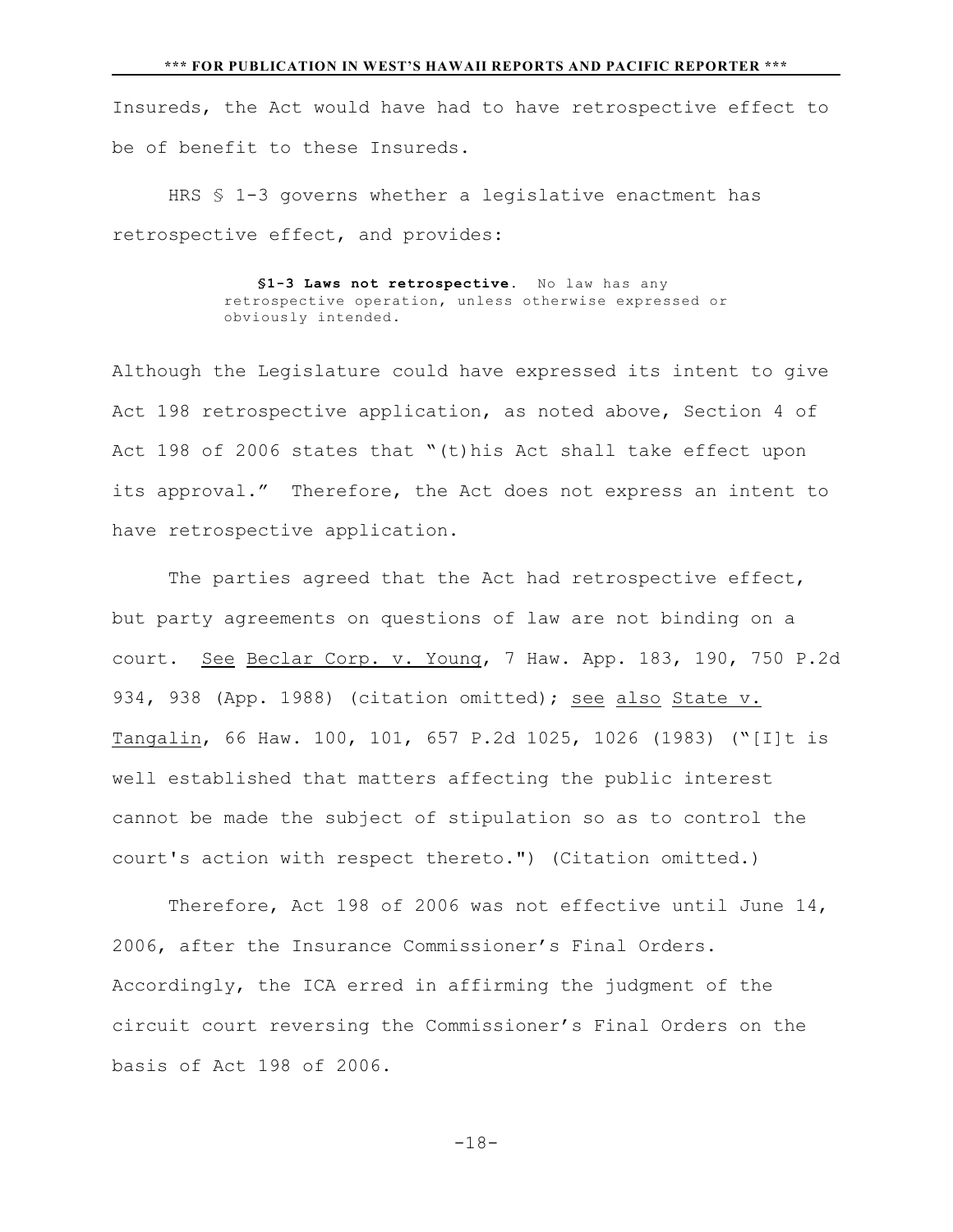### **B. Wilson is overruled**

Although the ICA erred in affirming the circuit court, it correctly analyzed Act 198 of 2006 and its legislative history, which expounded upon the nature of an insured's interest in pursuing PIP benefits. Act 198 of 2006 and these consolidated cases provide occasion for us to revisit our holding in Wilson.

We do not lightly overrule precedent. As we stated in State v. Garcia, 96 Hawai'i 200, 205-06, 29 P.3d 919, 924-25 (2001):

> . . . The "policy of courts to stand by precedent and not to disturb settled points" is referred to as the doctrine of stare decisis, id. at 1406, and operates "as a principle of self-restraint . . . with respect to the overruling of prior decisions." <u>Robinson v. Ariyoshi</u>, 65 Haw. 641, 653 n.10, 658 P.2d 287, 297 n.10 (1982). . . . The benefit of stare decisis is that it "furnishes a clear guide for the conduct of individuals, to enable them to plan their affairs with assurance against untoward surprise; . . . eliminates the need to relitigate every relevant proposition in every case; and . . . maintains public faith in the judiciary as a source of impersonal and reasoned judgments." Id. (citing Moragne v. States Marine Lines, Inc., 398 U.S. 375, 403, 26 L. Ed. 2d 339, 90 S. Ct. 1772 (1970)).

While "there is no necessity or sound legal reason to perpetuate an error under the doctrine of stare decisis[,]" id. (internal quotation marks and citation omitted), we agree with the proposition expressed by the United States Supreme Court that a court should "not depart from the doctrine of stare decisis without some compelling justification." Hilton v. South Carolina Pub. Ry. Comm'n, 502 U.S. 197, 202, 116 L.Ed. 2d 560, 112 S. Ct. 560 (1991) (emphasis added). Cf. Dairy Road Partners v. Island Ins. Co., Ltd., 92 Hawai'i 398, 421, 992 P.2d 93, 116 (2000) (stating that "a court should not overrule its earlier decisions unless the most cogent reasons and inescapable logic require it") (internal quotation marks and citations omitted)). . . .

(Emphasis added.)

When we decided Wilson, the Legislature's intent to allow insureds the right to bring court action to contest denials of PIP benefits, as evidenced by the plain language of the statutes,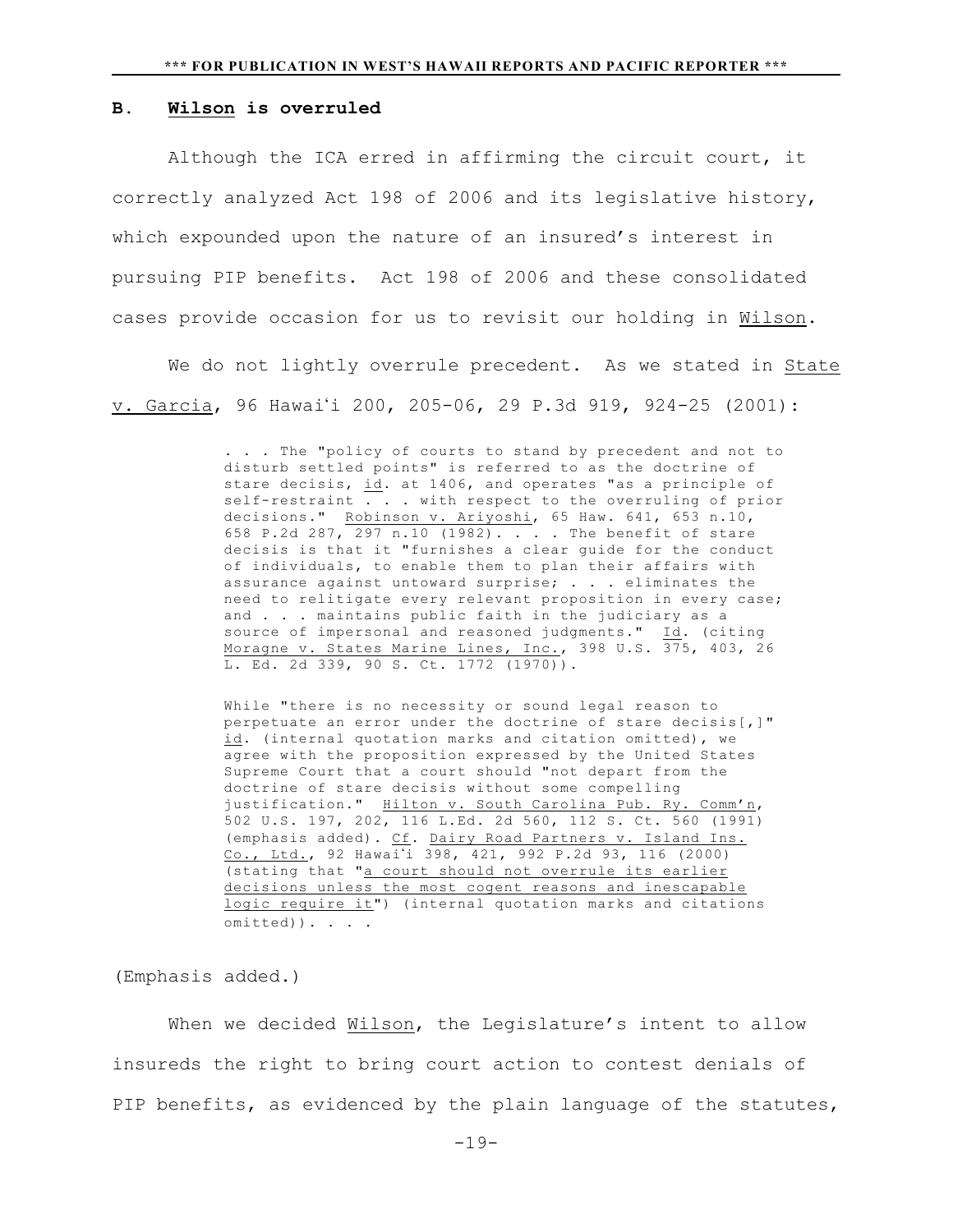#### **\*\*\* FOR PUBLICATION IN WEST'S HAWAII REPORTS AND PACIFIC REPORTER \*\*\***

was clear.<sup>20</sup> We concluded, however, that the PIP statutory scheme strongly suggested that only the provider, not the insured, was entitled to pursue PIP payments from the insurer.

Various developments, however, compel us to revisit Wilson. In this regard, although Act 198 of 2006 is not retrospective, it may still be instructive. Liberty Mutual argues that, although an insured contesting the amount of PIP benefits paid is now a real party in interest due to the amendment to HRS § 431:10C-308.5(e), the effect of Act 198 is limited by its own language to disputes between a provider and insurer over the amount of a charge and/or the use of a procedural code. It argues that PIP denials are still governed by our holding in Wilson. The Insureds, on the other hand, argue that Act 198 called into question this court's real party in interest analysis as to both fee disputes and PIP denials.

Statutory analysis begins by examining the plain language of the statute at issue. Zanakis-Pico v. Cutter Dodge, Inc., 98 Hawai'i 309, 316, 47 P.3d 1222, 1229 (2002). Where the language of the statute is plain and unambiguous, the court's only duty is to give effect to its plain and obvious meaning. Allstate Ins. Co. v. Schmidt, 104 Hawai'i 261, 265, 88 P.3d 196, 200 (2004).

Courts may, however, look to legislative history, including

<sup>20</sup> Both HRS  $\frac{1}{5}$  431:10C-308.6(f), at issue in Wilson, and  $\frac{1}{5}$  431:10C-314, at issue in Gamata, allowed for court review of PIP denials. Although § 431:10C-308.6 was repealed in 1997 along with the PRO scheme, see n. 4, supra, § 431:10C-314 remains in effect, but due to Wilson and Gamata, restricts insureds from pursuing court action for PIP disputes.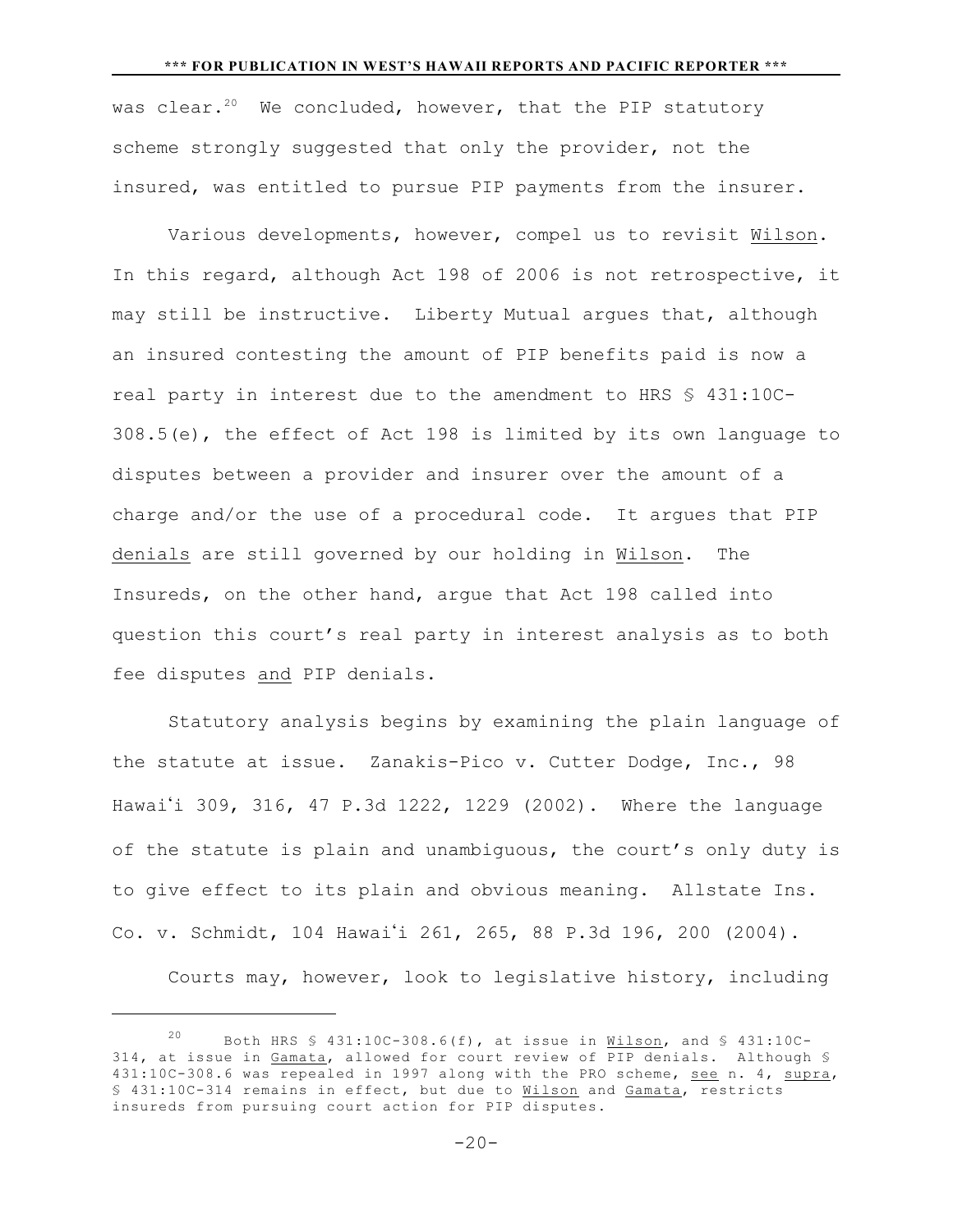committee reports, to aid in ascertaining legislative intent, or as a interpretive tool, when the language of the statute is ambiguous or produces an absurd or unjust result. Estate of Roxas v. Marcos, 121 Hawai'i 59, 68, 214 P.3d 598, 607 (2009) (emphasis added).

At first glance, the plain language of HRS § 431:10C-308.5(e), as amended by Act 198, appears to support Liberty Mutual's argument. Indeed, HRS § 431:10C-308.5 is entitled, "[l]imitation on charges." In amending subsection (e), however, the Act added a redundant phrase in the last sentence: "The provider, claimant, or insurer may submit any dispute involving the amount of a charge or the correct fee or procedure code to the commissioner, to arbitration, or to a court of competent jurisdiction." Before the amendment, subsection (e) already stated that "the provider, insurer, or claimant may submit the dispute [over the amount of a charge or the correct fee or procedure code to be used] to the commissioner, arbitration, or a court of competent jurisdiction." Moreover, the added last sentence now allows "any dispute" as compared to "the dispute" to be submitted. In addition, granting real party in interest status only to insureds contesting amounts of PIP benefits, but not to insureds contesting PIP denials, would produce an absurd or unjust result.<sup>21</sup>

-21-

Because we overrule Wilson, we do not need to decide whether Act 198 of 2006 overruled Wilson in its entirety, and not just with respect to disputes covered under HRS § 431:10C-308.5. "[A] fundamental and longstanding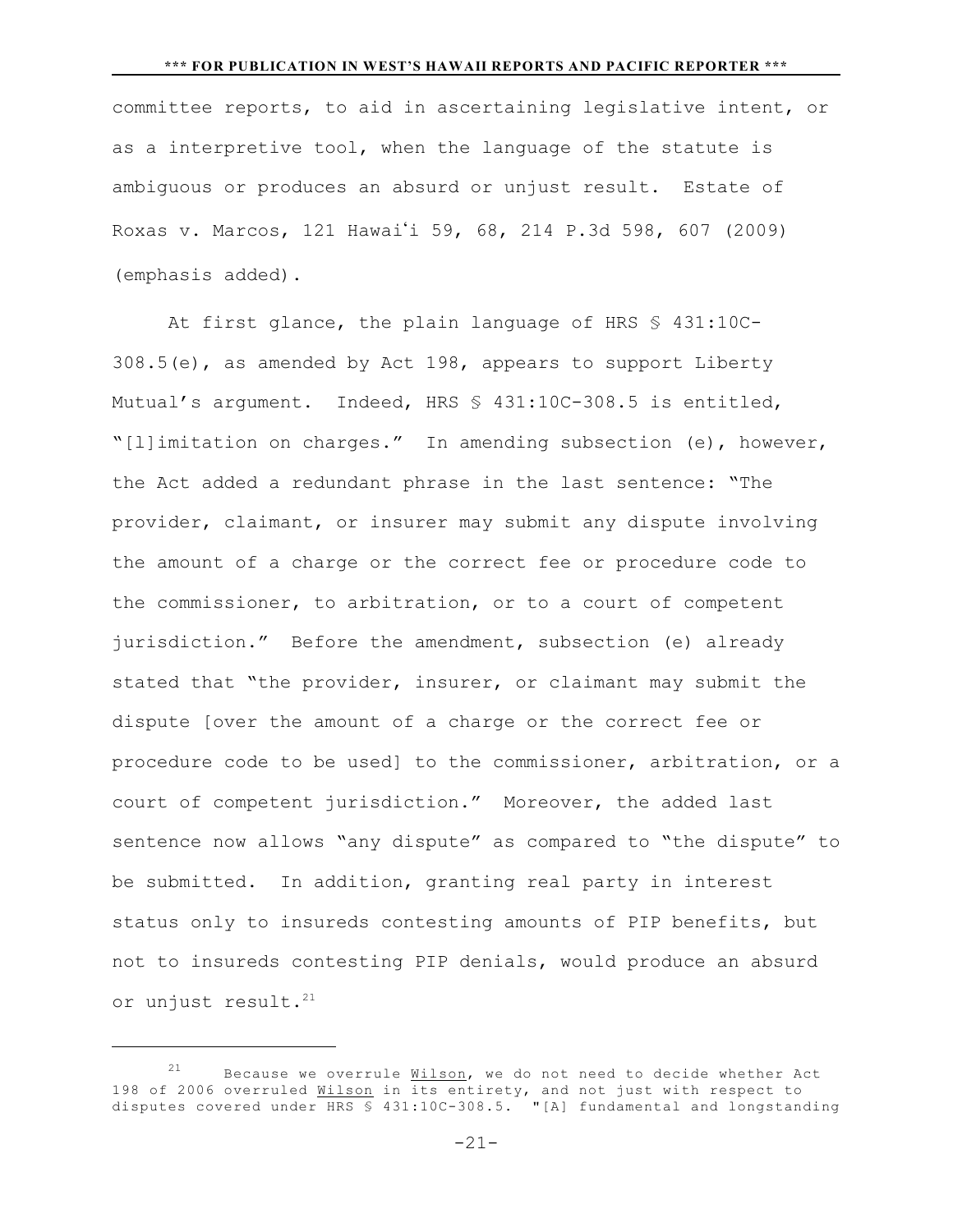Therefore, it is appropriate to review the legislative history of Act 198, in this context. In this regard, Conference Committee Report No. 128, is useful. It states:

> The purpose of this measure is to streamline the process for adjusting fee charges for medical services provided under a motor vehicle insurance policy's personal injury protection provisions.

> Specifically, this measure allows insurers to adjust fee charges to conform them to the applicable fee schedule without issuing formal denial notices. This measure also provides that fee adjustments constitute the acceptance of treatments and not the denials of benefits.

 Your Committee on Conference finds that recent litigation over an insurer's practice of adjusting medical procedure codes provided to an insured under a motor vehicle insurance policy, paying the provider the undisputed amount billed, then seeking to negotiate with the provider over the disputed portion of the bill has revealed ambiguities in the current law. Pursuant to Orthopedic Assoc. of Hawaii, Inc. v. Hawaiian Ins. & Guar. Co., Ltd., 109 Hawaii 185 (2005), the Supreme Court ruled that in situations where the insurer disputes billing codes or billing amounts, but not the treatment provided, and pays the undisputed portion of the bill, the insurer is still required to issue a formal denial notice pursuant to section 431:10C-304(3)(B), Hawaii Revised Statutes. Your Committee on Conference further finds that, as a result of the Court's ruling in Orthopedic Assoc. of Hawaii, insurers are required to issue denial notices in the thousands, in triplicate, each month for billing discrepancies, even though the amount disputed may be as little as one dollar. The issuance of these denial notices has not only significantly increased the amount of paperwork required of insurers, but has also created a great deal of stress and concern for the insureds who are confused as to whether and why their treatments have been denied.

 Your Committee on Conference believes that changes to the law are necessary to streamline the onerous process required by the Supreme Court and to clarify the legislative intent that treatment denials and payment disputes should be treated differently. Your Committee on Conference further believes that an insured or claimant should not be denied the opportunity to contest an insurer's decision to dispute a provider's charges. In Wilson v. AIG Hawaii Ins. Co., 89 Hawaii 45 (1998), the Court held that the statutory scheme insulating claimants from personal liability for unpaid portions of medical bills reflected a legislative intent not to permit insureds to contest payment disputes, notwithstanding statutory language permitting any insured to contest such disputes. The law should provide a claimant

principle of judicial restraint requires that courts avoid reaching constitutional questions in advance of the necessity of deciding them." Hawai'i Gov't Emps. Ass'n, AFSCME Local 152, AFL-CIO v. Lingle, 124 Hawai'i 197, 208, 239 P.3d 1, 12 (2010) (citation omitted).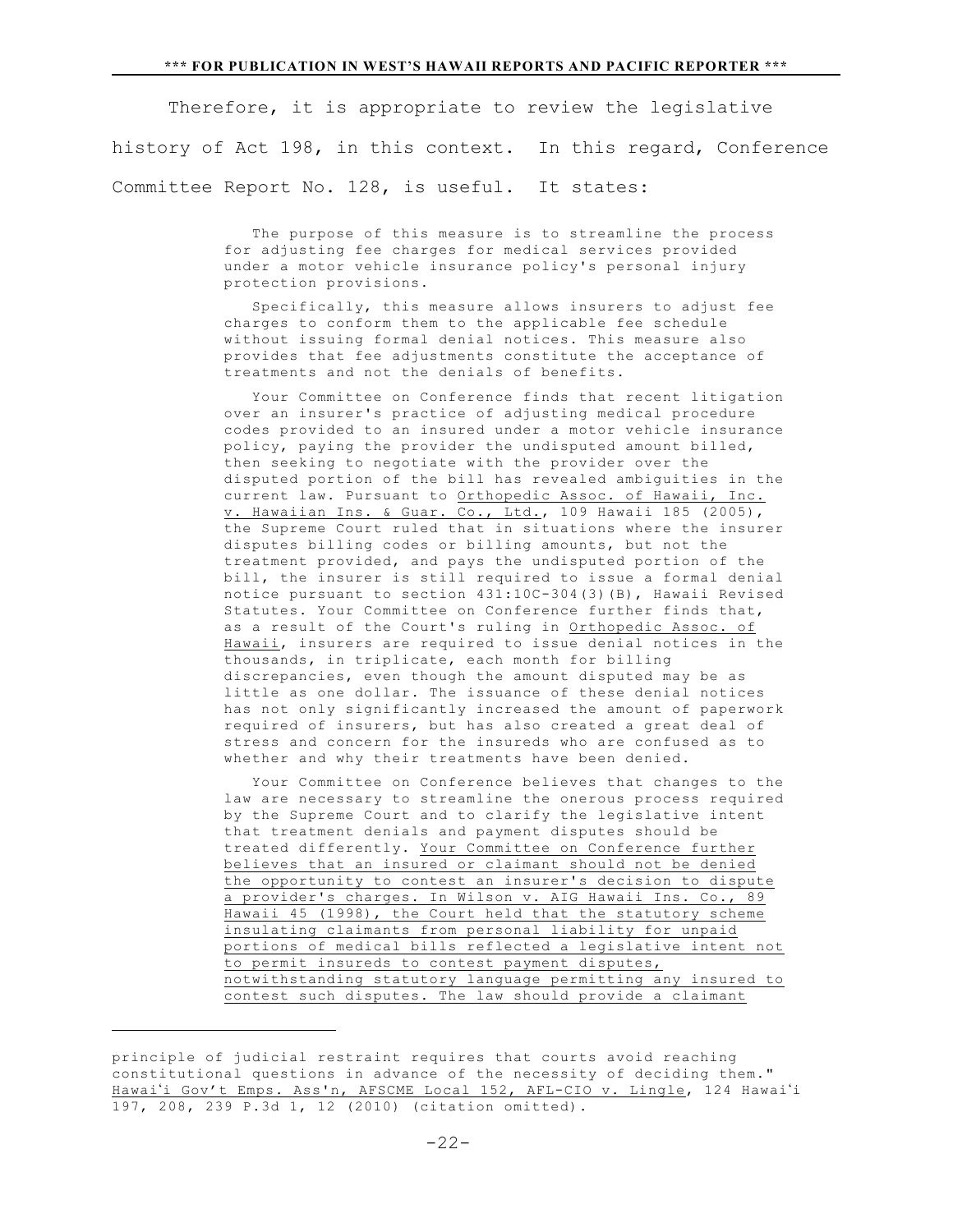with the ability to submit a dispute to the commission, arbitration, or a court, reflecting the legislative intent to allow claimants to contest fee disputes. Patients have a direct interest in proper payment to their doctors to maintain appropriate treatment and patient-doctor relationships. Your Committee on Conference finds that it is necessary to permit claimants to contest fee disputes to maintain the pool of doctors willing to treat accident patients, as many doctors have stopped accepting accident patients because of the Wilson case, making needed medical treatment unavailable to many patients. Accordingly, claimants, insurers, and providers should be statutorily afforded real party in interest status and standing to contest all fee disputes.

2006 House Journal, at 1893, 2006 Senate Journal, at 966 (emphasis added).

Although the statutory language of Act 198 of 2006 is limited to disputes regarding amounts of PIP payments, its legislative history clearly expresses the Legislature's view that insureds should be real parties in interest to pursue all PIP disputes, not just disputes under HRS  $\frac{6}{5}$  431:10C-308.5(e), whether through the Insurance Commissioner, arbitration, or a court.

In addition, after Wilson, insureds were denied court review of PIP denials except when the tort threshold had not been met, and providers were required to personally become party plaintiffs to pursue claims against insurance companies for denials of PIP benefits.

The consequences of Wilson were not limited to court review of PIP denials. Despite restricting court review,  $22$  Wilson and its progeny seemingly left insureds the statutory options of

Although the statute at issue in Wilson, HRS  $$ 431:10C-308.6(f)$ has been repealed, see n. 4, supra, HRS § 431:10C-314, at issue in Gamata, see n.12, supra, remains in effect.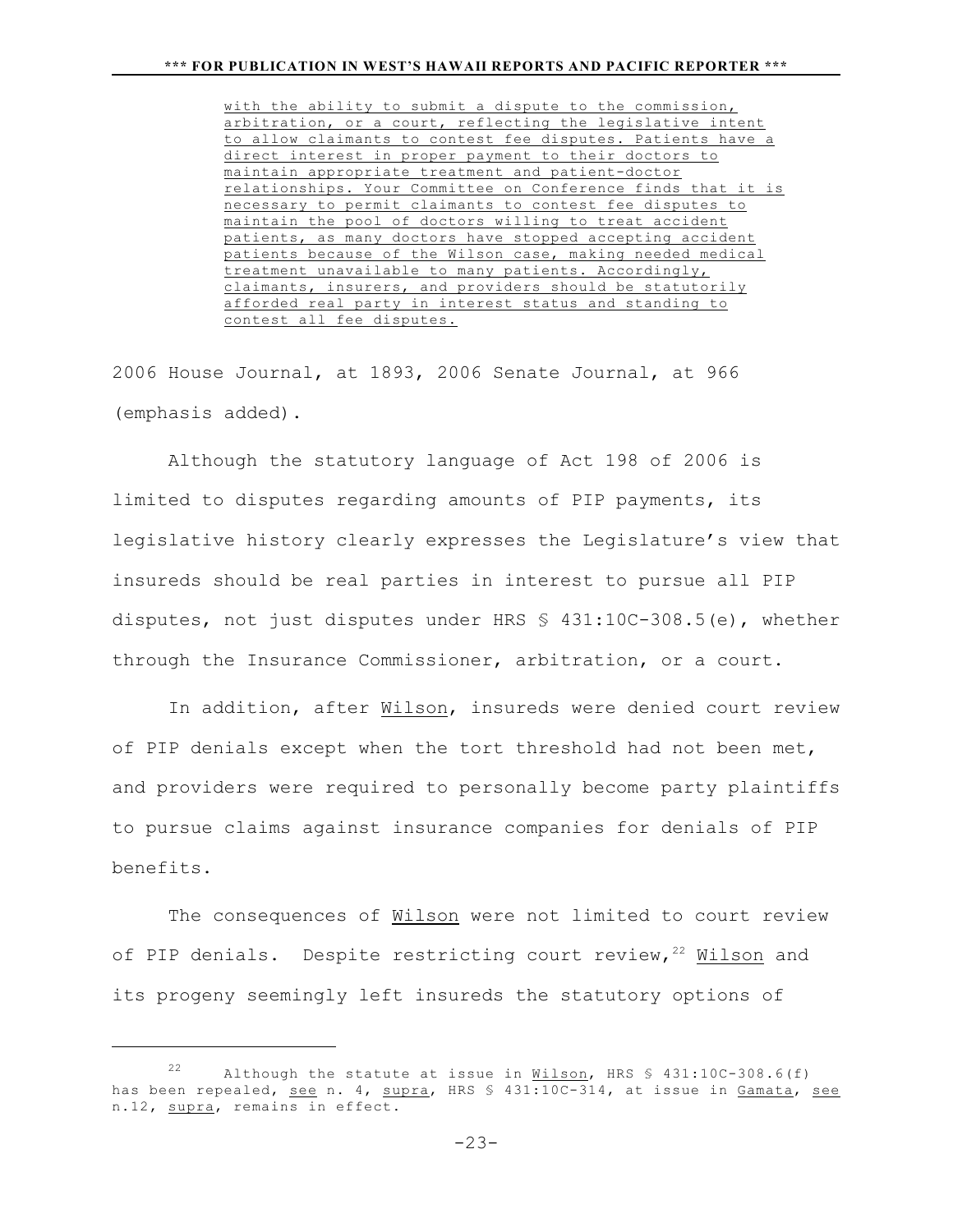#### **\*\*\* FOR PUBLICATION IN WEST'S HAWAII REPORTS AND PACIFIC REPORTER \*\*\***

administrative review<sup>23</sup> or arbitration<sup>24</sup> to pursue PIP disputes. The Insurance Commissioner followed Wilson, however, and also denied insureds with PIP expenses above the tort threshold access to administrative review.<sup>25</sup>

Moreover, pursuant to Gamata, which followed Wilson, providers were required to reimburse insureds who advanced PIP payments while awaiting resolution of PIP payment disputes. Finally, and most importantly, as indicated in the legislative findings, due to Wilson, many doctors stopped accepting accident patients, making needed medical treatment unavailable to many.

For these reasons, we are led to the conclusion that legislative clarification, "compelling justification," and "cogent reasons and inescapable logic" require us to overrule Wilson. Indeed, adherence to Wilson would result in "manifest injustice," as insureds with PIP expenses above the tort threshold are denied avenues to pursue their contractual rights.

<sup>25</sup> See text accompanying n. 16, and n. 16, supra. The record does not reflect whether insureds have been able to continue to resort to arbitration under HRS § 431:10C-213 to pursue claims for PIP denials. However, subsection (d) of that statute provides that "[a]ny fee or cost of the arbitrator shall be borne equally by the parties unless otherwise allocated by the arbitrator[,]" a factor that would appear to discourage insureds from pursuing this avenue.

Also, at oral argument, the Insurance Commissioner requested guidance on whether providers would have to be noticed or named should we uphold the ICA's judgment and hold insureds to be real parties in interest. Resolution of this question is inappropriate here because no party has argued or briefed it. Lucas v. Liggett & Myers Tobacco Co., 51 Haw. 346, 350, 461 P.2d 140, 144 (1969).

 $-24-$ 

<sup>&</sup>lt;sup>23</sup> HRS § 431:10C-212.

HRS § 431:10C-213. <sup>24</sup>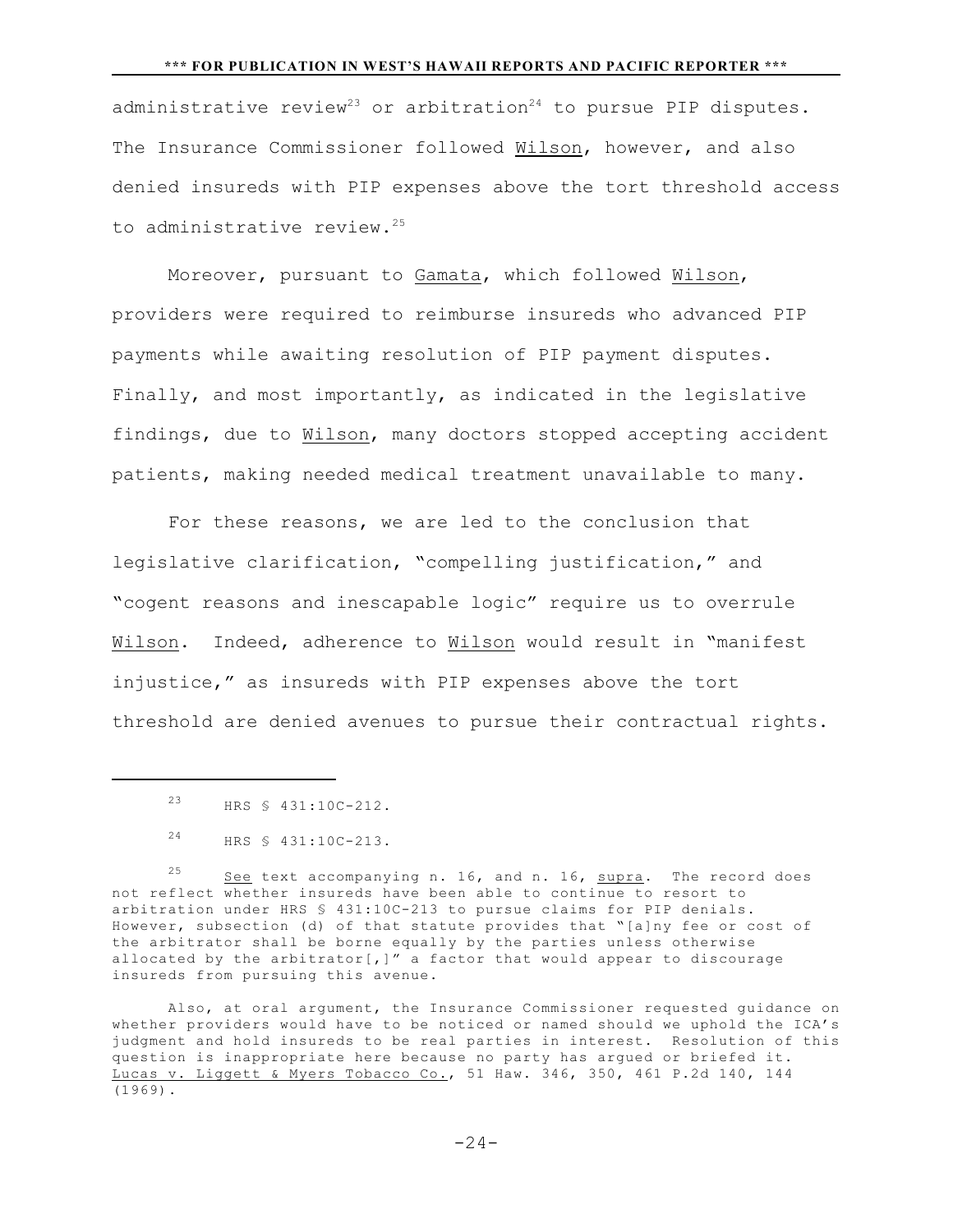Accordingly, we overrule Wilson, and hold that insureds are real parties in interest in actions against insurers regarding PIP benefits.

## **V. CONCLUSION**

The ICA erred in affirming the circuit court's judgment overruling the Insurance Commissioner's Final Orders because Act 198 of 2006 was not retrospective, and our real party in interest holding of Wilson was still in effect. "Cogent reasons and inescapable logic," however, compel us to overrule Wilson. Therefore, we vacate the ICA's judgments on appeal and the circuit court's judgments, and remand these cases to the circuit court with instructions for the circuit court to, in turn, remand these cases back to the Insurance Division for proceedings consistent with this opinion.

- James H. Monma of Matsui, Chung /s/ Paula A. Nakayama & Ikehara (Randall Y.S. Chung of Matsui, Chung & Ikehara /s/ Simeon R. Acoba, Jr. with him on the briefs) for Petitioner/Respondent/Appellee /s/ James E. Duffy, Jr. /Appellant-Cross-Appellee Liberty Mutual Fire Insurance /s/ Sabrina S. McKenna Company
- Melvin Y. Agena of The Law Offices of Melvin Y. Agena (Andrew A. Agard of The Andrew A. Agard Law Office with him on the briefs) for Chung Mi Ahn and Kee Sun Kim Respondents/Claimants/Appellants /Appellees-Appellees
- Elmira K.L. Tsang, Deputy Attorney General, State of Hawai'i (David A. Webber and Deborah Day Emerson, Deputy
- 
- 
- 

/s/ Gary W.B. Chang